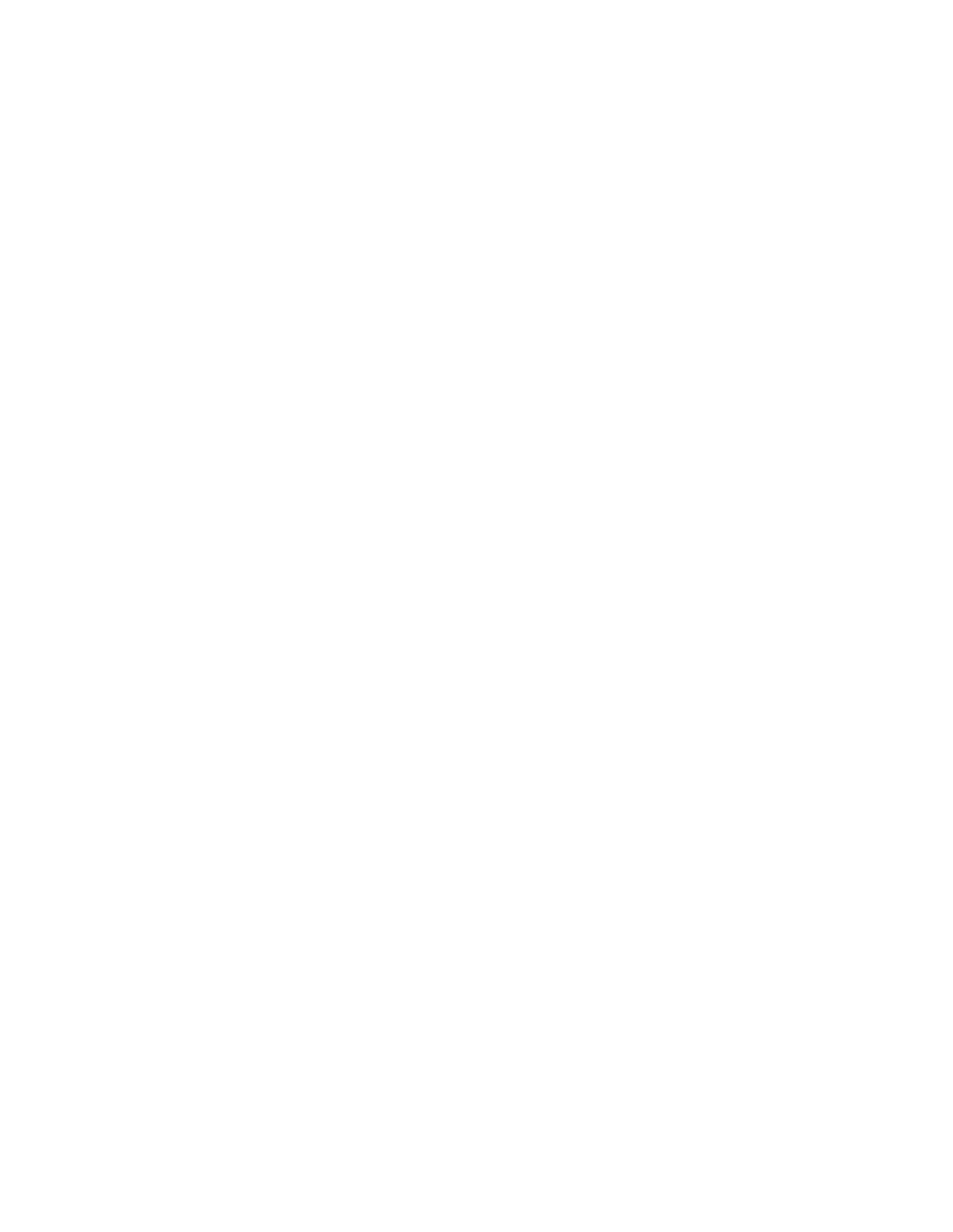## **Table of Contents**

| Table 2: Underlying medical conditions associated with more severe COVID-19 disease 6          |  |
|------------------------------------------------------------------------------------------------|--|
|                                                                                                |  |
|                                                                                                |  |
|                                                                                                |  |
|                                                                                                |  |
| Application of Routine Practices including Point of Care Risk Assessment (PCRA) and Additional |  |
|                                                                                                |  |
|                                                                                                |  |
|                                                                                                |  |
|                                                                                                |  |
|                                                                                                |  |
|                                                                                                |  |
|                                                                                                |  |
|                                                                                                |  |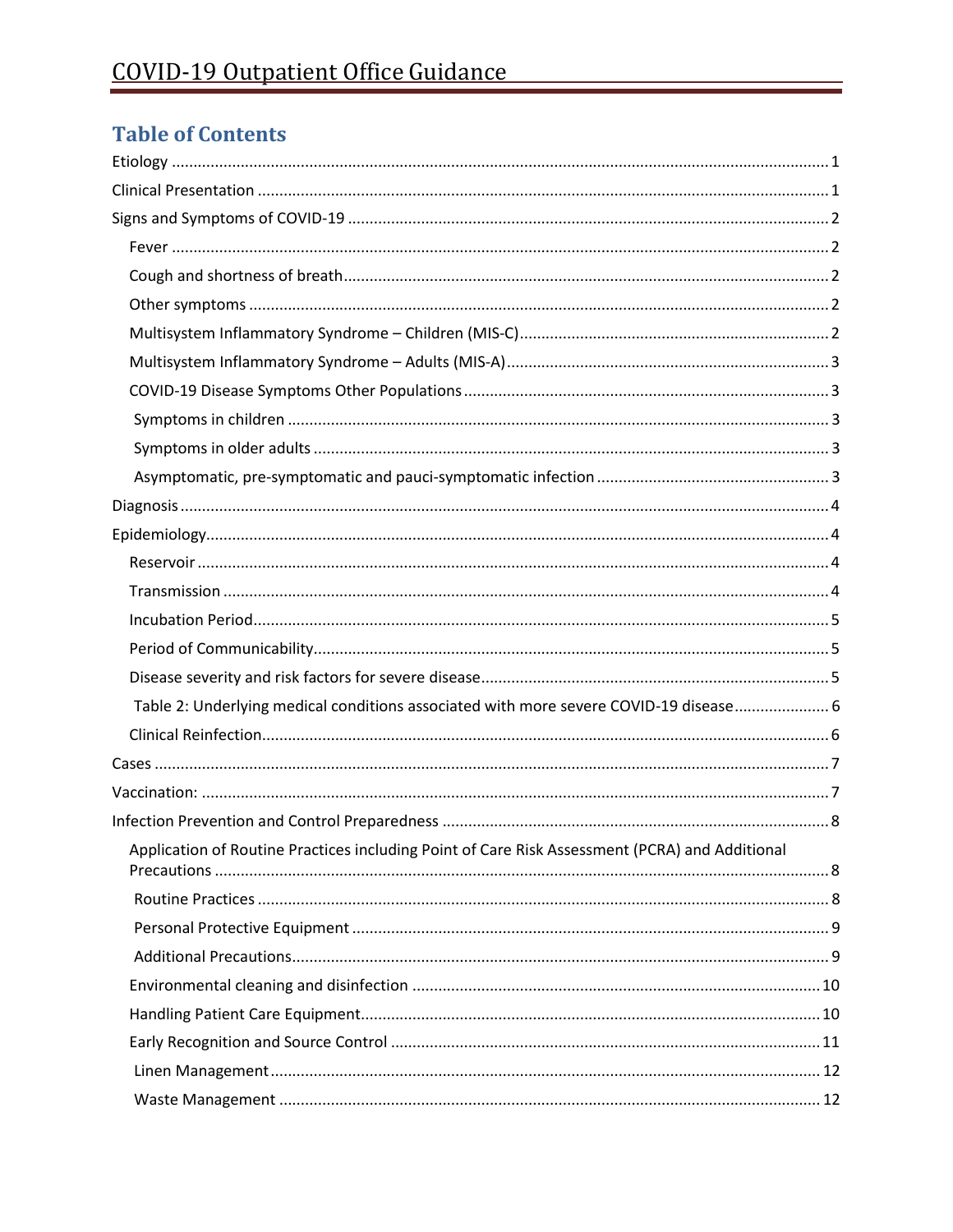# COVID-19 Outpatient Office Guidance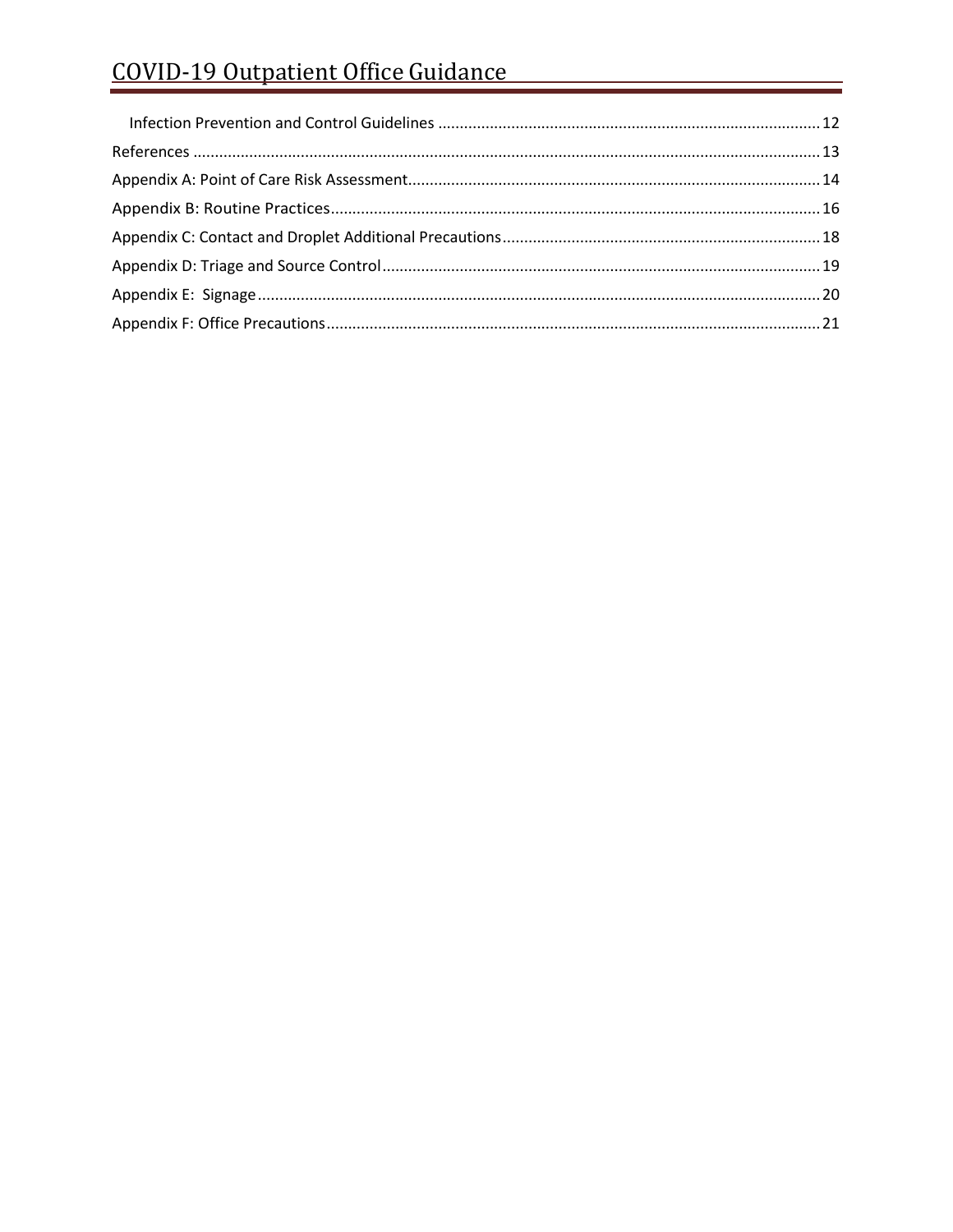## <span id="page-4-0"></span>**Etiology**

Coronaviruses are a large family of viruses that are common in many different species of animals, including camels, cattle, cats, and bats. Rarely, animal coronaviruses can infect people and then spread between people such as with Middle East Respiratory Syndrome [\(MERS\)](https://www.cdc.gov/coronavirus/mers/index.html), Severe Acute Respiratory Syndrome [\(SARS\)](https://www.cdc.gov/sars/index.html), and now with [COVID-19.](https://www.cdc.gov/coronavirus/2019-ncov/index.html)

Cases of COVID-19 were initially linked to exposure to live animals at a seafood market in Wuhan City but the substantial increase in cases thereafter is due to human-to-human transmission of the virus

## <span id="page-4-1"></span>**Clinical Presentation**

COVID-19 includes clinical features that present in varying symptoms, frequency, severity and within different age groups. Symptoms absent at the onset of illness may develop and progress over time. To date, there is no comprehensive list of symptoms that has been validated to have high specificity or sensitivity for COVID-19. It is possible, that as new variants emerge there may be changes in the patterns of symptoms that individuals exhibit. Clinical diagnosis should therefore always be confirmed through SARS-CoV-2 laboratory testing. Patients should always be encouraged to seek medical consultation if experiencing new or worsening symptoms. Symptoms of COVID-19 may include but not limited to the following:

- New or worsening cough
- Shortness of breath or difficulty breathing
- Fever
- Chills
- Sore throat
- Runny nose, nasal congestion
- Headache
- Myalgia, joint pain, body aches
- Fatigue
- Acute loss of smell and/or taste
- Gastrointestinal symptoms (nausea, vomiting, diarrhea) *typically along with other symptoms and more frequent in children*
- Skin manifestations (a rash on skin, or discolouration of fingers or toes)

Cough, fever and shortness of breath are the three most common features amongst hospitalized adult patients, while cough, fever and myalgia were the most common symptoms amongst non-hospitalized individuals.

Clinicians should be aware of signs and symptoms that warrant more urgent or emergency medical attention. Patients with mild disease should be informed to seek medical attention should they experience any of the following:

- Difficulty breathing or severe shortness of breath
- Persistent pressure or pain in the chest
- New confusion or altered level of consciousness
- Inability to wake or stay awake
- Pale, gray, or blue-colored skin, lips, or nail beds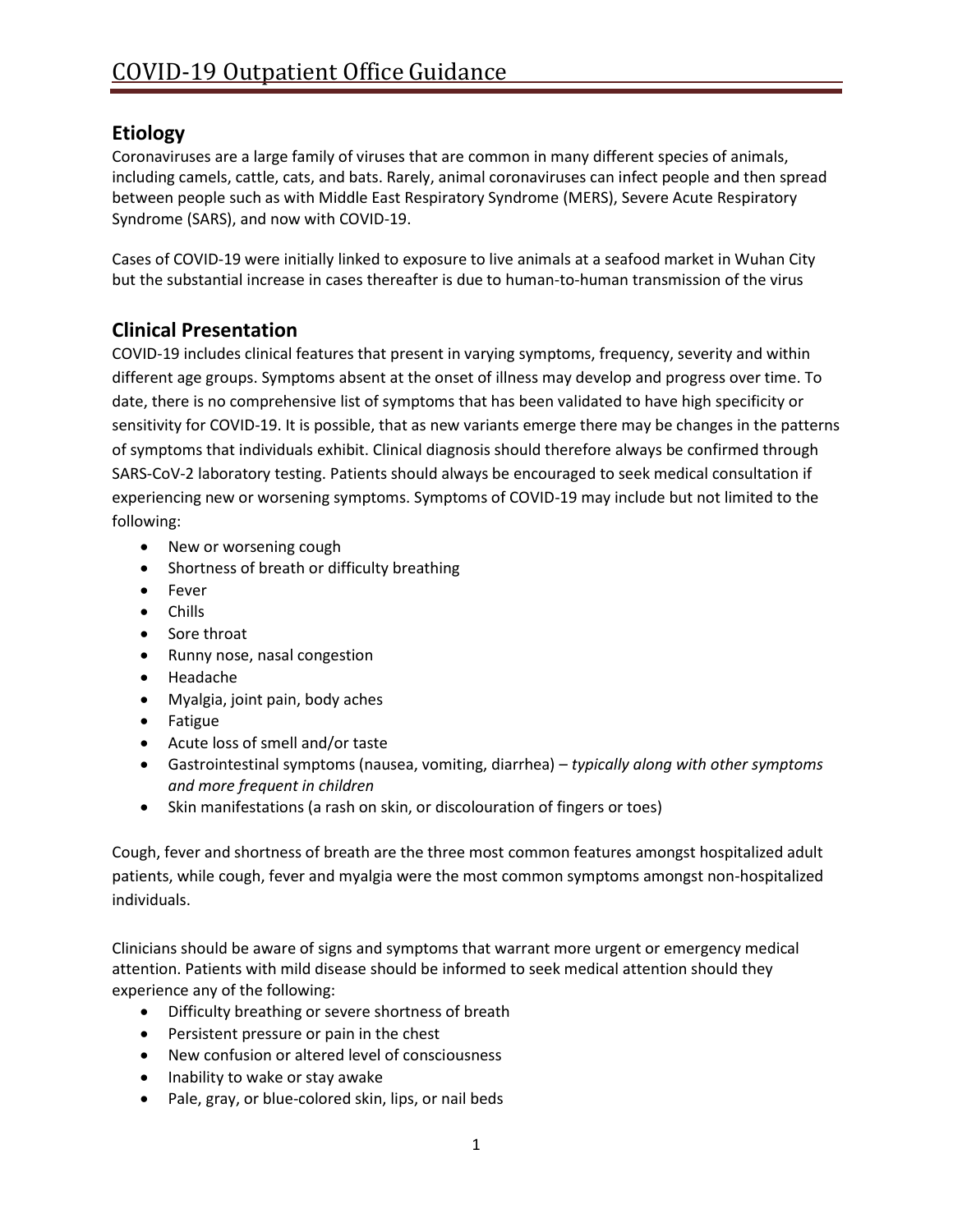## <span id="page-5-0"></span>**Signs and Symptoms of COVID-19**

## <span id="page-5-1"></span>**Fever**

The frequency of fever varies amongst studies but remains one of the primary symptoms of COVID-19. A patient may not present with a fever but may develop a fever after a few days of experiencing other symptoms. Older adults and those with underlying comorbidities may experience fever and respiratory symptoms later during the course of illness, when compared to younger persons or those without comorbidities. In some cases, COVID-19 may occur without fever.

## <span id="page-5-2"></span>**Cough and shortness of breath**

Other more prevalent symptoms that have been reported include cough and shortness of breath. Cough is one of the most common symptoms along with fever. Both dry (58%) and productive (25%) coughs have been described in the literature. Shortness of breath was more frequently reported in hospitalized patients and associated with more severe disease.

## <span id="page-5-3"></span>**Other symptoms**

Many other symptoms have been associated with COVID-19. Of note, fatigue, myalgia, and loss of taste and/or smell are experienced in about 1/3 of all cases. Some uncommon symptoms found in COVID-19 but reported during acute illness include congestion or runny nose, skin rashes and eye issues (including conjunctivitis, eye pain and light sensitivity). These other symptoms do not typically occur on their own and are found in conjunction with the more prevalent symptoms. Some of the more uncommon symptoms may also become more prevalent as new variants emerge. Two rare but important syndromes associated with SARS-CoV-2 have been described in the literature and are called Multisystem Inflammatory Syndrome – Children (MIS-C) and Multisystem Inflammatory Syndrome – Adults (MIS-A). These are described below.

## <span id="page-5-4"></span>**Multisystem Inflammatory Syndrome – Children (MIS-C)**

In early 2020, this syndrome in children was newly recognized as related to SARS-CoV-2 infection and characterized by hyper inflammation and multi-organ involvement, presenting with clinical features similar to Kawasaki disease and toxic shock syndrome.

MIS-C signs and symptoms include:

- Kawasaki disease-like features: conjunctivitis, red eyes; red or swollen hands and feet; rash; red cracked lips, and swollen glands. In some children, coronary artery enlargement and/or aneurysms have been described. Some children presenting with Kawasaki disease-like syndrome have been noted to have a broader age range and presentation with more gastrointestinal (abdominal pain or diarrhea) and neurologic (headaches or meningitis) manifestations
- Gastrointestinal symptoms such as abdominal pain, diarrhea, nausea/vomiting (patients have presented with colitis, hepatitis, and questionable appendicitis)
- Toxic shock syndrome-like features with hemodynamic instability and poor heart function. Cytokine storm/macrophage activation or hyper inflammatory features
- Thrombosis or acute kidney injury
- Shortness of breath

Common laboratory findings in case reports have included:

- An abnormal level of inflammatory markers in the blood, including elevated ESR/CRP and ferritin, LDH
- Lymphopenia, thrombocytopenia, neutrophilia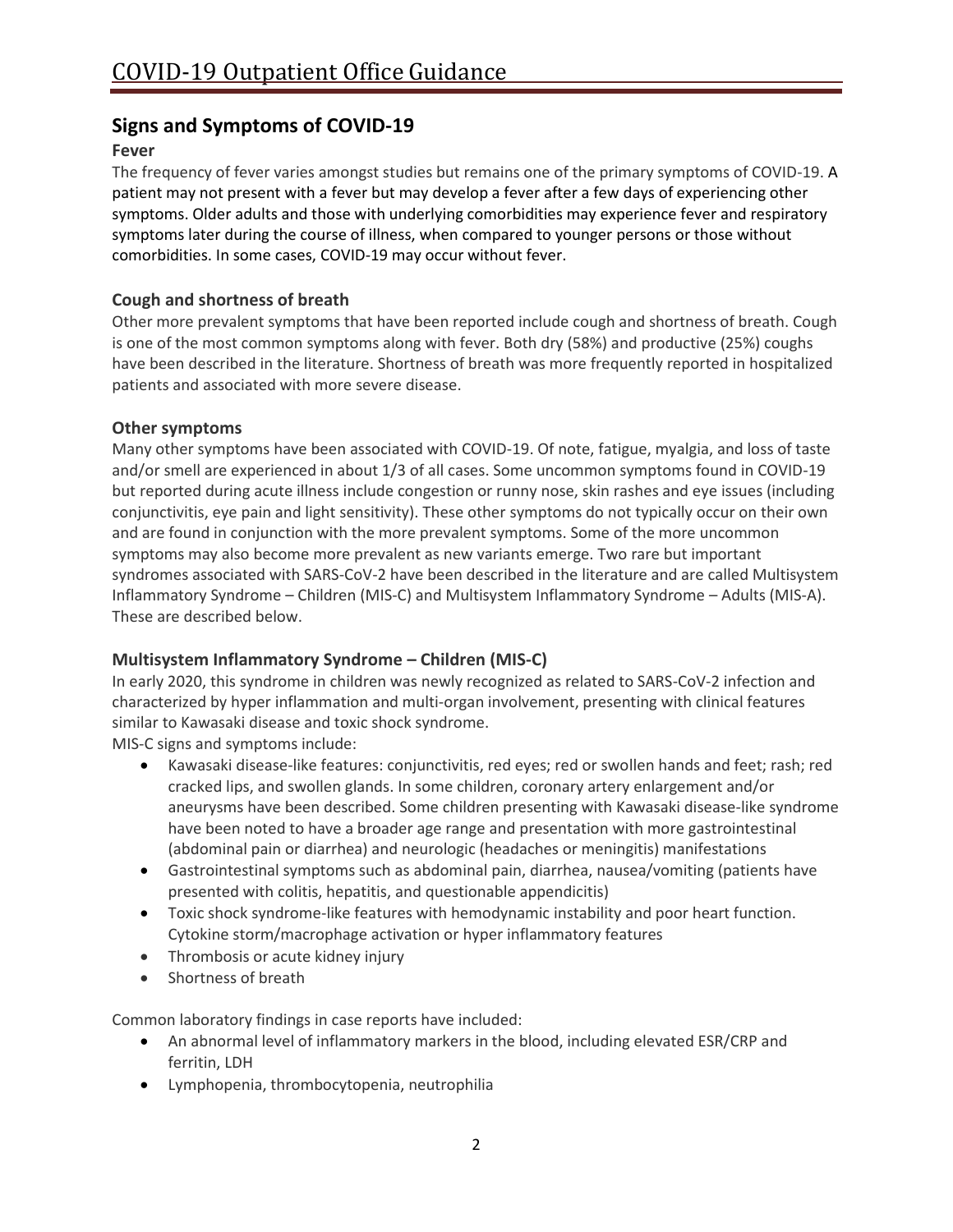• Elevated B-type natriuretic peptide (BNP) or NT-proBNP (pro-BNP), hyponatremia, elevated Ddimers

In children presenting with a persistent fever (≥3 days) who are moderately to severely ill with clinical signs of organ dysfunction (e.g. gastrointestinal, respiratory, cardiac, skin, or neurologic), the diagnosis of MIS-C should be considered.

## <span id="page-6-0"></span>**Multisystem Inflammatory Syndrome – Adults (MIS-A)**

Since June 2020, several case reports and series have been published reporting a similar multisystem inflammatory syndrome in adults (MIS-A) that was previously identified in children. Three studies identified 27 patients who had cardiovascular, gastrointestinal, dermatologic, and neurologic symptoms without severe respiratory illness and who also have positive test results for SARS-CoV-2 by PCR or antibody assays indicating recent infection. Clinicians should consider MIS-A in adults with similar signs and symptoms as seen with MIS-C. It is important to note that 30% of adults and 45% of children with MIS reported a negative PCR and a positive SARS-CoV-2 antibody test results, suggesting MIS-A and MIS-C might represent a post-infectious process. If suspicious of MIS and a patient has a negative PCR test, consider both antibody and viral testing to assist with diagnosis.

## <span id="page-6-1"></span>**COVID-19 Disease Symptoms Other Populations**

## <span id="page-6-2"></span>**Symptoms in children**

A recent systematic review of the signs and symptoms of laboratory-confirmed COVID-19 disease in children and youth under 19 years of age found cases of asymptomatic positive laboratory tests ranged from 15% to 42%. Fever and cough were the most common symptoms; with the proportions with fever ranging from 46% to 64% and for cough from 32% to 56%. All other signs and symptoms were present at less than 10% to 20%. Vomiting, diarrhea and abdominal pain ranged from 7% to 18%. One should also consider when assessing children, that the signs and symptoms of COVID-19 are similar to those of other infections and non-infectious processes, including influenza, other viral upper respiratory infections, streptococcal pharyngitis, asthma and allergies. The lack of specificity of signs or symptoms and the significant proportion of asymptomatic infections make symptom-based screening for identification of SARS-CoV-2 infection in children difficult.

#### <span id="page-6-3"></span>**Symptoms in older adults**

Symptoms amongst older adults may be atypical or subtle. Confusion, delirium, and/or loss of movement, mobility and speech may occur in older people. Fever, cough and shortness of breath may be absent or less common.

Symptoms in older adults that differ from typical symptoms include:

- fever and other symptoms may take longer to manifest
- delirium, confusion, falls, functional decline
- decrease in blood pressure
- hypoxia without respiratory symptoms

#### <span id="page-6-4"></span>**Asymptomatic, pre-symptomatic and pauci-symptomatic infection**

A person who is **asymptomatic** is someone with a positive SARS-CoV-2 test who never develops any symptoms, whereas a person who is **pre-symptomatic** is someone who is infected with SARS-CoV-2 and may have detectable virus, but is not yet showing symptoms (these individuals develop symptoms later on in the course of infection). Individuals who are **pauci-symptomatic** will have a positive SARS-CoV-2 test in the presence of very limited symptomatology. A systematic review and meta-analysis looking at prevalence of SAR-CoV-2 in persons who are asymptomatic from 28 studies, found that 25% of COVID-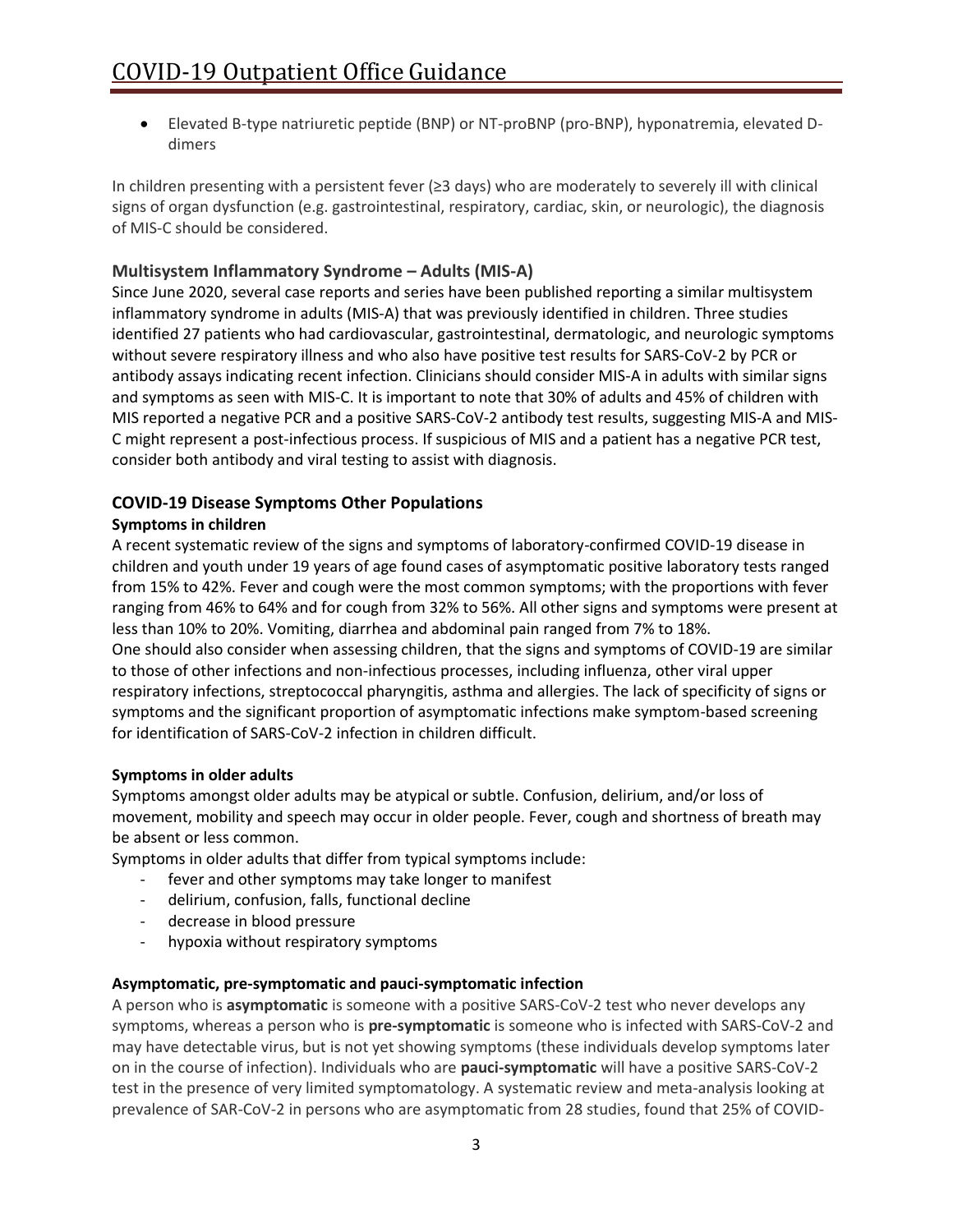19 cases were asymptomatic (95%CI: 16–38). Asymptomatic, pre-symptomatic and pauci-symptomatic SARS-CoV-2 infection and how much each of these contributes to transmission is still unknown.

## <span id="page-7-0"></span>**Diagnosis**

Diagnosis is made by isolation of the virus in a mid-turbinate swab, nasopharyngeal swab, throat and nose swab, or mouth gargle by PCR at the provincial lab with a confirmatory result. Abbott ID Now point of care (POC NAAT) testing may also be completed and considered as a positive result.

## <span id="page-7-1"></span>**Epidemiology**

## <span id="page-7-2"></span>**Reservoir**

Early on, many of the patients in the outbreak of respiratory illness caused by COVID-19 in Wuhan, China had some link to a large seafood and live animal market, suggesting animal-to-person spread. Later, a growing number of patients reportedly did not have exposure to animal markets, indicating person-toperson spread.

## <span id="page-7-3"></span>**Transmission**

The understanding of COVID-19 transmission has evolved since the beginning of the pandemic and has informed the public health measures (PHM) used in Canada. Infected individuals generate respiratory droplets and aerosols, which can be transmitted to others. Activities that are more likely to generate respiratory droplets and aerosols include: heavy breathing (e.g., during exercise), talking, singing, shouting, coughing, and sneezing. The droplets vary in size from large droplets that may fall to the ground relatively quickly near the person who is infected, to small droplets called aerosols which may remain suspended in the air and travel on ambient air currents. The risk of transmission via respiratory aerosols is greater in poorly ventilated indoor environments where there is a high density of people and extended duration of contact. The relative infectiousness of droplets of different sizes, and the amount of virus in respiratory droplets needed to cause infection (i.e., infectious dose), is not clear.

Infectious droplets or aerosols may come into direct contact with the mucous membranes of another person's nose, mouth, or eyes, or they may be inhaled into the nose, mouth, and airways, with smaller aerosols penetrating deeper into the lungs. The virus may also spread when a person touches another person (e.g., a handshake) or an object (referred to as fomites) that has the virus on it, and then touches their mouth, nose, or eyes with unwashed hands.

Other factors that may affect the transmission of COVID-19 are age, infectiousness, presence of symptoms, illness severity, and characteristics of the virus itself (e.g., VOC), as well as adherence to personal preventive practices, such as physical distancing, proper use of well-constructed and wellfitting masks, hand hygiene, and respiratory etiquette. There is no evidence to date to suggest differences in mode of transmission of circulating VOC.

Environmental factors, settings, and specific activities can contribute to the risk of viral transmission, including enclosed spaces, especially those with poor ventilation, crowded settings, congregate living settings and close interactions. Settings where these factors overlap or involve activities such as singing, shouting or heavy breathing (e.g., aerobic exercise) are considered higher risk. Examples of these settings include family gatherings and other social gatherings, religious services, funerals, and choir practices, as well as in occupational settings including health care facilities and meat/seafood processing plants. The duration of exposure in such settings is also likely to increase the risk of transmission. It is exceedingly important that PHM be applied in a "layered" manner in these settings to reduce the risk of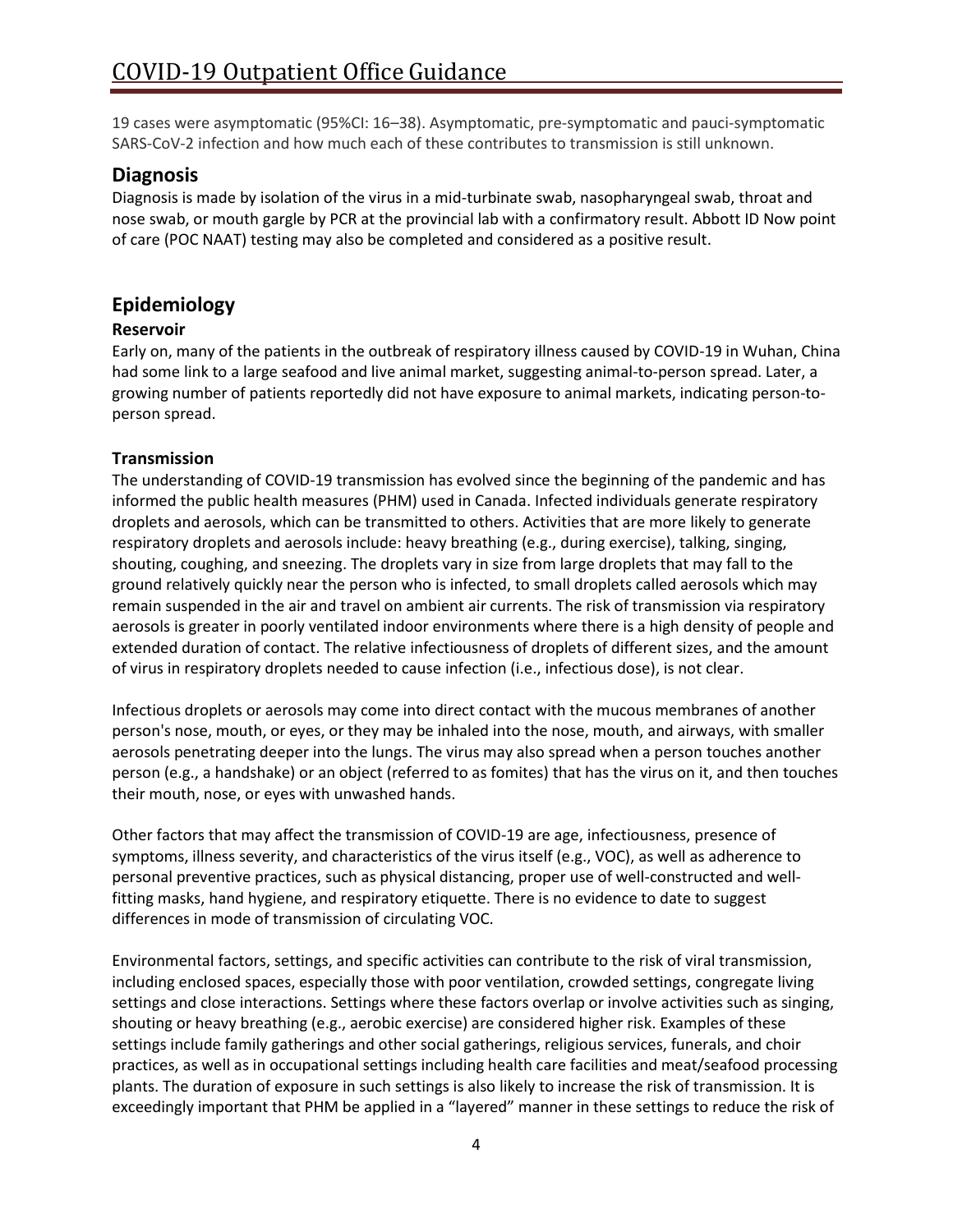#### transmission

## <span id="page-8-0"></span>**Incubation Period**

The incubation period for COVID-19 has been estimated to range from 2 to 14 days, with a median of 5- 6 days from exposure to symptom onset. Of all individuals who develop symptoms, 97.5% of the symptoms occur within 11.5 days of exposure and 75% will develop symptoms between 6.7 and 8.5 days. The Omicron variant of concern, which is currently the dominant strain in PEI, has a shorter median incubation period of 3 days (range 0-8 days).

## <span id="page-8-1"></span>**Period of Communicability**

The time period in which an individual with COVID-19 can transmit the virus is said to be from 48 hours prior to the onset of symptoms to 10 days after symptom onset for immunocompetent people. The levels of viral RNA from nasopharyngeal, saliva/sputum samples, upper respiratory specimens, and stool samples appear to be highest soon after symptom onset. Transmissibility declines rapidly 2-3 days after symptom onset and is estimated to be less than 3% after seven days from symptom onset. Asymptomatic cases are estimated to be 25% less infectious than symptomatic cases.

Live viral shedding may occur for longer in those with illness of greater severity (e.g., admitted to hospital directly due to COVID-19) and those who are severely immunocompromised, and the period of communicability may extend to 20 days after onset of symptoms in these groups.

Note that SARS-CoV-2 RNA may be detectable in the upper or lower respiratory tract for weeks after illness onset. However, detection of viral RNA does not necessarily mean that the patient can transmit the virus.

A systematic review and meta-analysis found that SARS-CoV-2 cases with serial upper respiratory tract samples showed peak viral loads within the first week of symptom onset. The highest viral loads were reported soon after or at the time of symptom onset or at day 3–5 of illness, followed by a consistent decline.

## <span id="page-8-2"></span>**Disease severity and risk factors for severe disease**

There is a spectrum of COVID-19 disease severity, ranging from asymptomatic to mild, moderate, severe and critical disease. Severe disease more often occurs in those with increasing age and those with underlying medical conditions, with the risk increasing with the number of underlying conditions.

Two large cohort studies in the USA and the UK found the most common comorbidities were hypertension (46.7%), hyperlipidemia (28.9%), diabetes (27.9%), and chronic pulmonary disease (16.1%). High risk for mortality was associated with increasing number of comorbid conditions. A comprehensive CDC scientific evidence review process and a Canadian rapid review have recently been published to update the list of underlying medical conditions associated with more severe COVID-19 disease. The conditions identified in these reviews are listed in Table 2 below: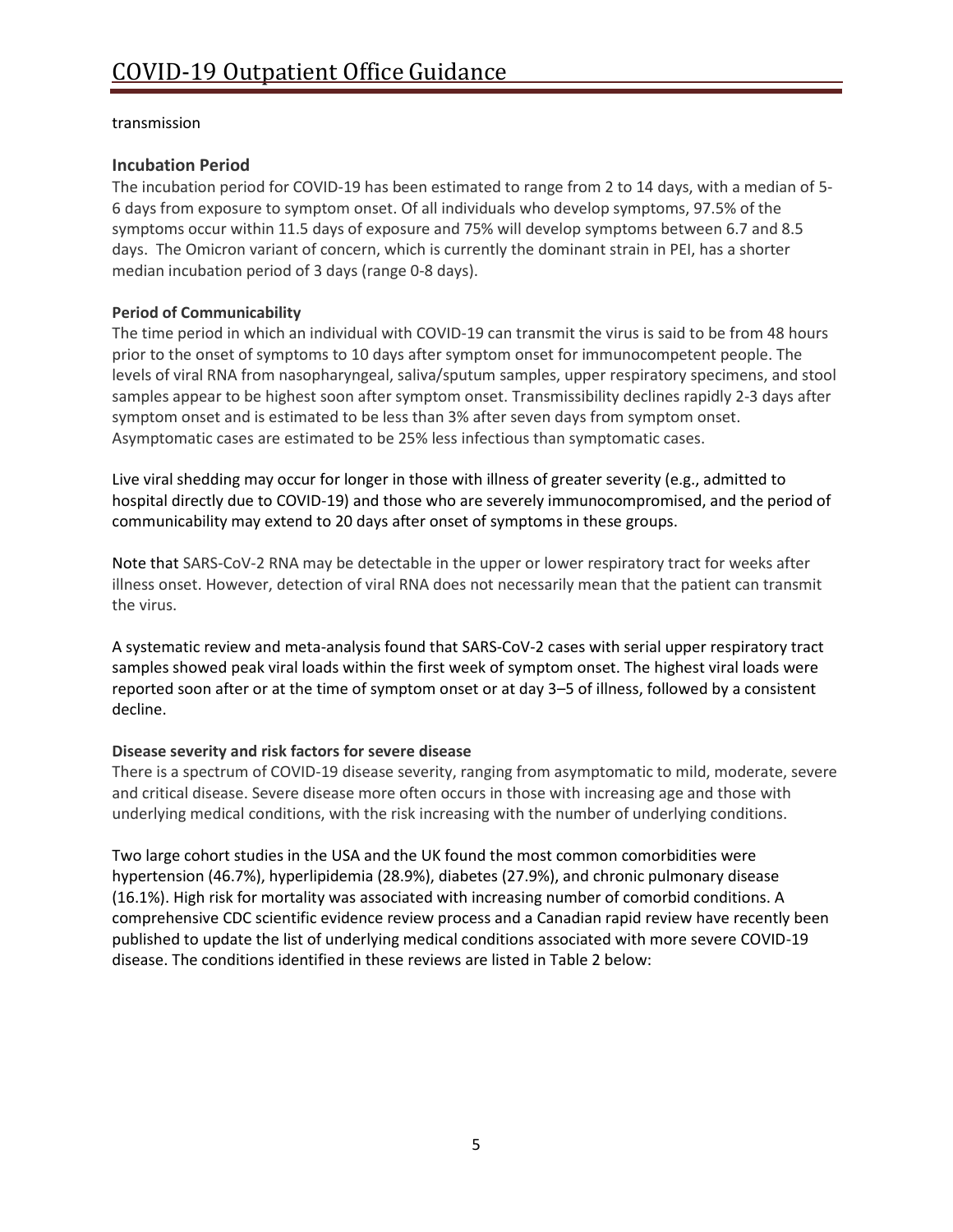| Asthma (moderate to severe)                                                      | <b>HIV</b> infection                      |  |
|----------------------------------------------------------------------------------|-------------------------------------------|--|
| Cancer                                                                           | <b>Immunocompromised state</b>            |  |
| Chronic kidney and end-stage disease                                             | <b>Interstitial lung disease</b>          |  |
| <b>Chronic lung diseases</b>                                                     | Liver disease                             |  |
| <b>Cystic fibrosis</b>                                                           | <b>Motor neuron diseases</b>              |  |
| Dementia or other neurological conditions                                        | Overweight and obesity*                   |  |
| Diabetes (type 1 or type 2)                                                      | Pregnancy                                 |  |
| Down syndrome                                                                    | <b>Pulmonary hypertension</b>             |  |
| <b>Epilepsy</b>                                                                  | Sickle cell disease or thalassemia        |  |
| <b>Heart conditions</b>                                                          | Smoking, current or former                |  |
| such as heart failure, coronary artery<br>$\bullet$                              | Solid organ or blood stem cell transplant |  |
| disease, cardiomyopathies or                                                     | Stroke or cerebrovascular disease         |  |
| hypertension                                                                     | Substance use disorders                   |  |
|                                                                                  |                                           |  |
| *Overweight = body mass index (BMI) > 25 kg/m2 but < 30 kg/m2), obesity (BMI ≥30 |                                           |  |
| kg/m2 but < 40 kg/m2), or severe obesity (BMI of $\geq$ 40 kg/m2)                |                                           |  |

## <span id="page-9-0"></span>**Table 2: Underlying medical conditions associated with more severe COVID-19 disease**

Patients with certain medical and/or social vulnerabilities, including people experiencing intellectual and developmental disabilities, persons who use substances regularly, people experience cognitive disabilities, mental health conditions or experiencing homelessness or are unhoused, may make it more difficult for the patient to recognize, clearly communicate, or act on symptom progression. These patients need closer attention and monitoring

## <span id="page-9-1"></span>**Clinical Reinfection**

Reinfections have been confirmed to occur in several individuals through the detection of two different viral genomes associated with what appear to be separate episodes of infection. While these are rare, clinical reinfection of COVID-19 should be considered in a patient with a previously confirmed COVID-19 infection (as determined by a positive SARS-CoV-2 molecular test), who is experiencing a recurrence of COVID-19 symptoms and has a subsequent positive SARS-CoV-2 PCR test. This reinfection should include a sufficient time period between the first infection and the second (using clinical judgement and epidemiological investigation). As new variants are introduced, reinfection may become more common. Fully vaccinated people who are admitted to hospital with COVID-19 should have genetic sequencing performed.

As variants of concern (VOC) emerge in Canada it will be important to continue to assess patients with symptoms of COVID-19, particularly as breakthrough cases may occur amongst the vaccinated and those previously infected.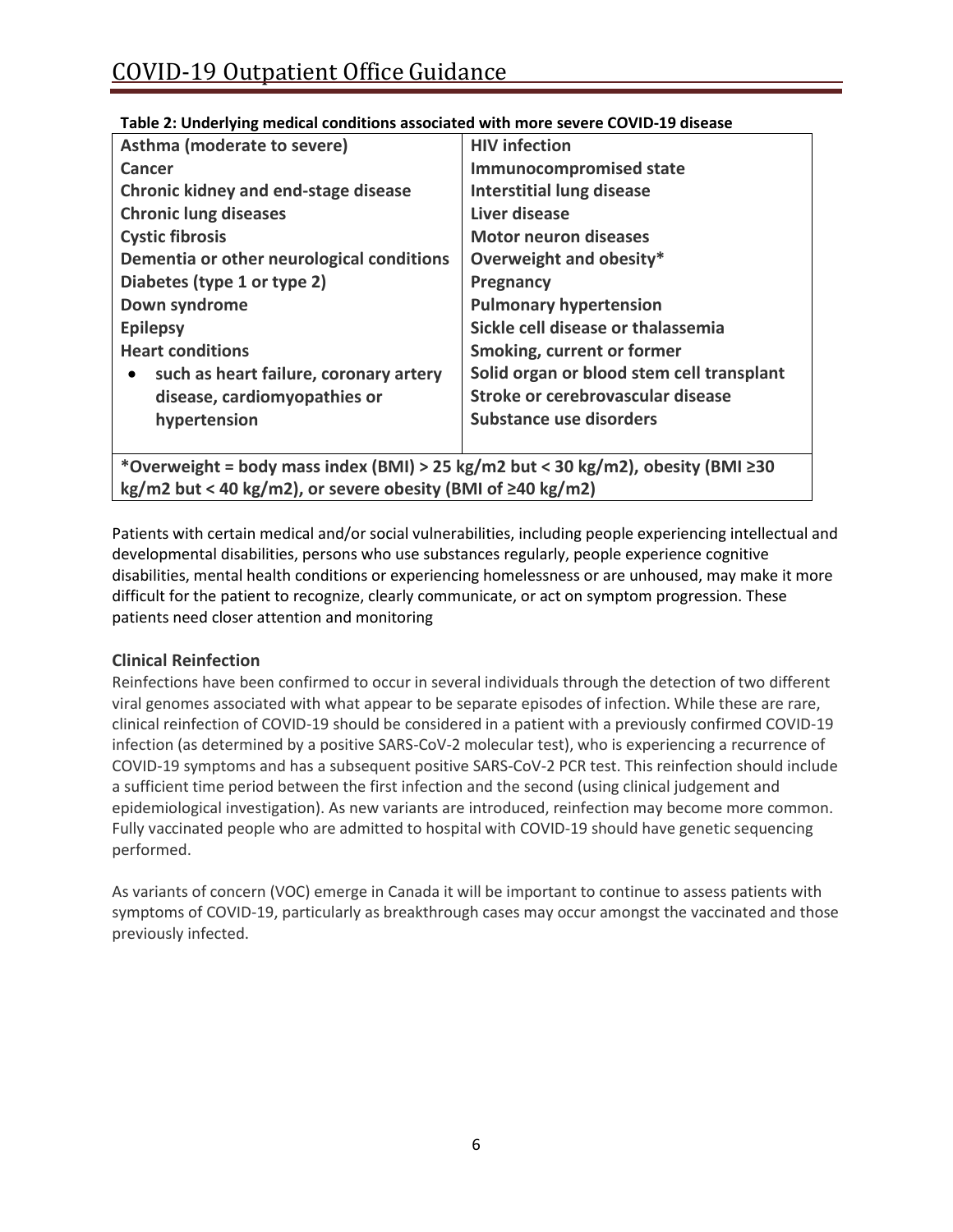#### <span id="page-10-0"></span>**Cases**

- Isolation can be discontinued for a case, who is up-to date with COVID-19 vaccines,  $7<sup>1</sup>$  days after symptoms onset or date of positive test, as long as the infected person feels well and is not taking any immunosuppressive therapies.
- Isolation can be discontinued for a case, who is NOT up-to date with COVID-19 vaccines,  $10^1$ days after symptoms onset or date of positive test, as long as the infected person feels well and is not taking any immunosuppressive therapies.
- Isolation can be discontinued for a case, who is immunocompromised (not requiring hospitalization),  $10<sup>1</sup>$  days after symptom onset or date of positive test, as long as the infected person feels well. Isolation can be discontinued for a case, who is immunocompromised and experiencing severe disease requiring hospitalization,  $14<sup>1</sup>$  days after symptoms onset or date of positive test, as long as the infected person feels well.

## **Close Contacts**

- Patients who live with someone positive for COVID-19 AND who are not able to isolate away from the positive case in the home, must isolate with the case for the same period of time as the positive case.
- All other close contacts are **not** required to isolate but must **monitor for symptoms closely**.

Individuals who are identified as close contacts who previously tested positive for COVID-19 or were considered to be positive for COVID-19 based on exposure history and symptoms in the last 90 days AND do not have symptoms are not required to isolate but should monitor for symptoms. If symptoms develop, those individuals should stay home until symptoms have resolved. Testing is not recommended for 90 days after receiving a previous positive test result.

Staff working in these settings should be familiar with provincial guidelines regarding COVID-19 testing in the community setting.

## <span id="page-10-1"></span>**Vaccination:**

- Covid-19 vaccines are strongly recommended for healthcare workers who do not have a contraindication.
- There are currently no recommended changes to IPC practices regardless of vaccination status.
- Public Health Agency of Canada (PHAC) will continue to monitor data on vaccine effectiveness including against circulating Variants of Concern (VOC).

COVID-19 vaccines approved for use in Canada include:

- mRNA COVID-19 vaccines:
	- o Pfizer-BioNTech Comirnaty® for those 5 years of age and older
	- o Moderna Spikevax® for those 6 years of age and older
- viral vector COVID-19 vaccines:
	- o AstraZeneca Vaxzevria® for those 18 years of age and older
	- o Janssen (Johnson & Johnson) for those 18 years of age and older

 $1$  Viable virus has not been obtained from a recovered case infected with COVID after 10 days post symptom onset or positive test result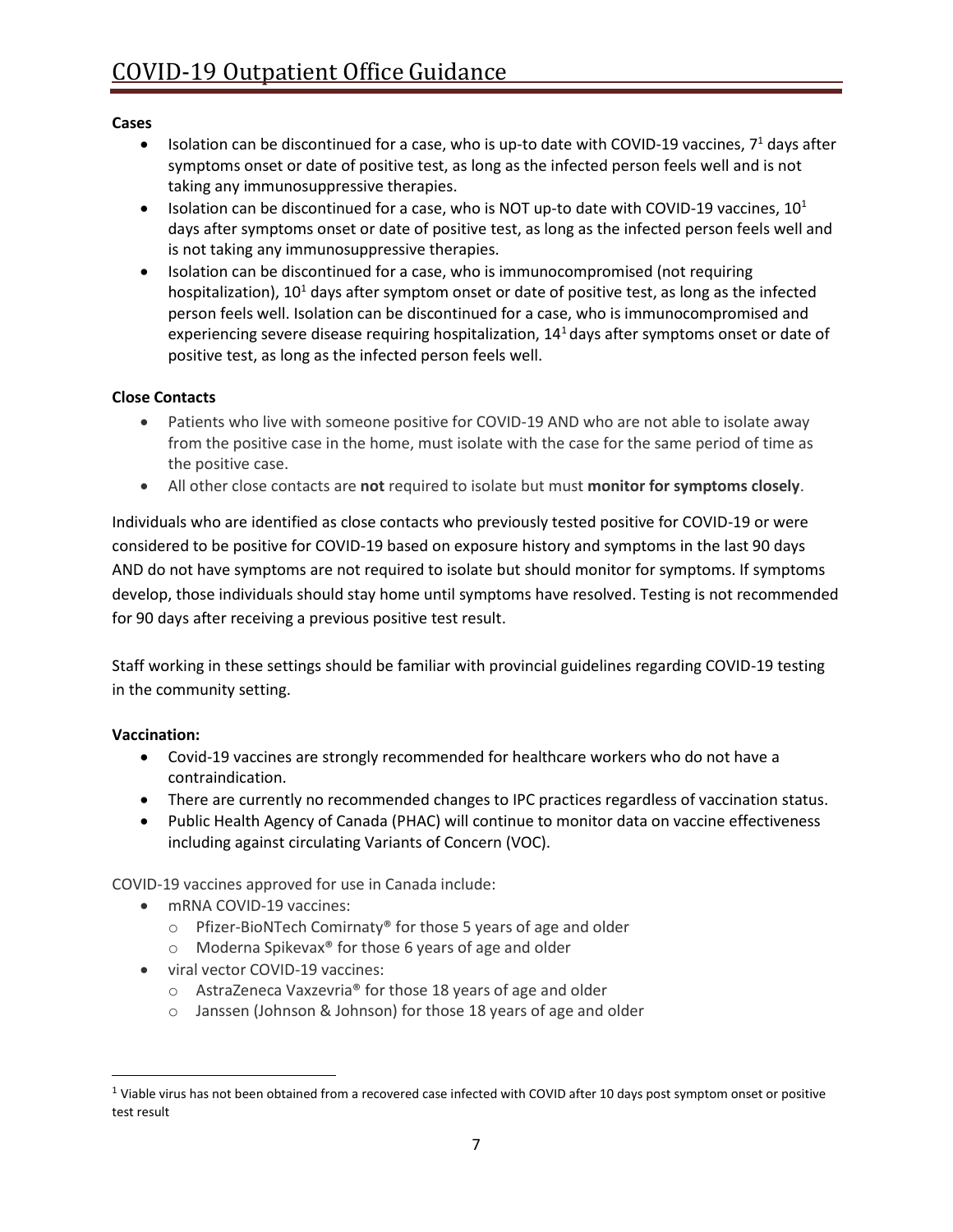- protein subunit COVID-19 vaccines:
	- o Novavax Nuvaxovid® for those 18 years of age and older
- plant-based COVID-19 vaccines:
	- o Medicago Covifenz® for those 18 to 64 years of age

The primary series of mRNA vaccines (Pfizer-BioNTech Comirnaty® or Moderna Spikevax®), plus a booster dose, offers better protection against Omicron infection and severe disease than the primary series alone.

Vaccination is very important, even if previously infected with COVID-19. While infection alone provides some protection, vaccination after infection helps improve the immune response and may provide better and longer-lasting protection.

More information on COVID-19 vaccines authorized for use in Canada can be found here:

<https://www.canada.ca/en/public-health/services/diseases/coronavirus-disease-covid-19/vaccines.html> For information on Prince Edward Island COVID-19 vaccine clinics visit: <https://www.princeedwardisland.ca/en/information/health-and-wellness/getting-the-covid-19-vaccine>

## <span id="page-11-0"></span>**Infection Prevention and Control Preparedness**

Each outpatient facility or office should be prepared to identify and manage or direct patients appropriately who have been exposed, suspected or confirmed to have COVID-19.

## <span id="page-11-1"></span>**Application of Routine Practices including Point of Care Risk Assessment (PCRA) and Additional Precautions**

## <span id="page-11-2"></span>**Routine Practices**

Routine Practices are based on the premise that all clients/patients/residents are potentially infectious, even when asymptomatic, and that the same safe standards of practice should be used routinely with all clients/patients/residents to prevent exposure to blood, body fluids, secretions, excretions, mucous membranes, non-intact skin or soiled items and to prevent the spread of microorganisms. Routine Practices (Appendix B) apply to all staff and patients, at all times, in all healthcare settings, and include but are not limited to:

- Conducting a PCRA (Appendix A)
- Hand hygiene
- Adhering to respiratory hygiene

## **Point of Care Risk Assessment**

A point of care risk assessment (PCRA) assesses the task, the patient and the environment. A PCRA is a dynamic risk assessment completed by the HCW before every patient interaction in order to determine whether there is risk of being exposed to an infection. Performing a PCRA is the first step in Routine Practices, which are to be used with all patients, for all care and for all interactions. A PCRA will help determine the correct PPE required to protect the health care worker in their interaction with the patient and patient environment. Health care workers (HCWs) should use a risk assessment approach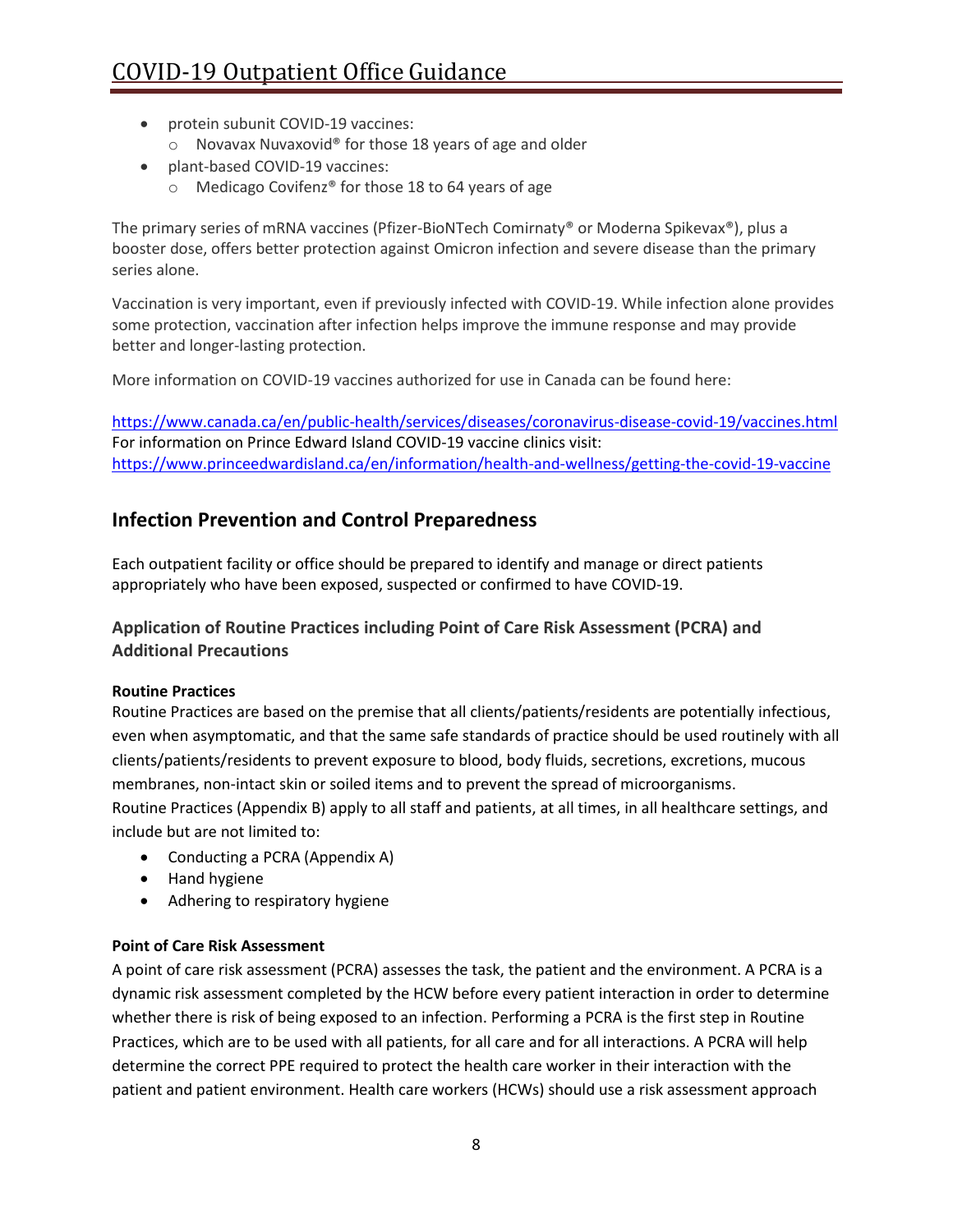before and during each patient interaction to evaluate the likelihood of exposure.

A PCRA (Appendix A) includes determining if there may be:

- Contamination of skin or clothing by microorganisms
- Exposure to blood, body fluids, respiratory secretions or excretions
- Exposure to contaminated equipment or surfaces
- Exposure to AGMPs

PCRA is not a new concept, but one that is already performed regularly by professional HCWs many times a day for their safety and the safety of patients and others in the healthcare environment. For example, when a HCW evaluates a patient and situation to determine the possibility of blood or body fluid exposure or chooses appropriate personal protective equipment (PPE) to care for a patient with an infectious disease, these actions are both activities of a PCRA.

The selection and use of PPE during patient interactions should always be determined by the PCRA (Appendix A).

## <span id="page-12-0"></span>**Personal Protective Equipment**

All PPE (e.g., gloves, gowns, medical masks, eye protection) should be supplied in adequate amounts and sizes in all patient care areas and placed so it is readily accessible at the point-of-care for all staff. Training should be provided, with posters clearly outlining the steps for putting on and removing PPE posted for visual cues inside and outside each room of a patient on Contact and Droplet Precautions (Appendix C).

All Staff using PPE should:

- Be trained and tested on and monitored for compliance.
- Perform a PCRA (Appendix A) prior to entering and ongoing while in a patient's room.
- Select and put on PPE as per the PCRA (Appendix A) and prior to entering the room of a patient on Additional Precautions.
- Ensure that their PPE fits properly, is worn appropriately, and provides adequate coverage.
- Consistently follow the correct methods for putting on and removing PPE, so that selfcontamination or contamination of the environment is prevented.
- Perform hand hygiene before putting on, during, and after removal of PPE.

## <span id="page-12-1"></span>**Additional Precautions**

In addition to the consistent application of Routine Practices (Appendix B), a minimum of Contact and Droplet Precautions (Appendix C) should be implemented with all suspect or confirmed COVID-19 patients. This includes the appropriate selection and use of **all** the following personal protective equipment (PPE):

- Gloves
- Long-sleeved cuffed gown (covering the front of the body from neck to mid-thigh)
- 2 medical grade masks layered or a fit checked or fit tested respirator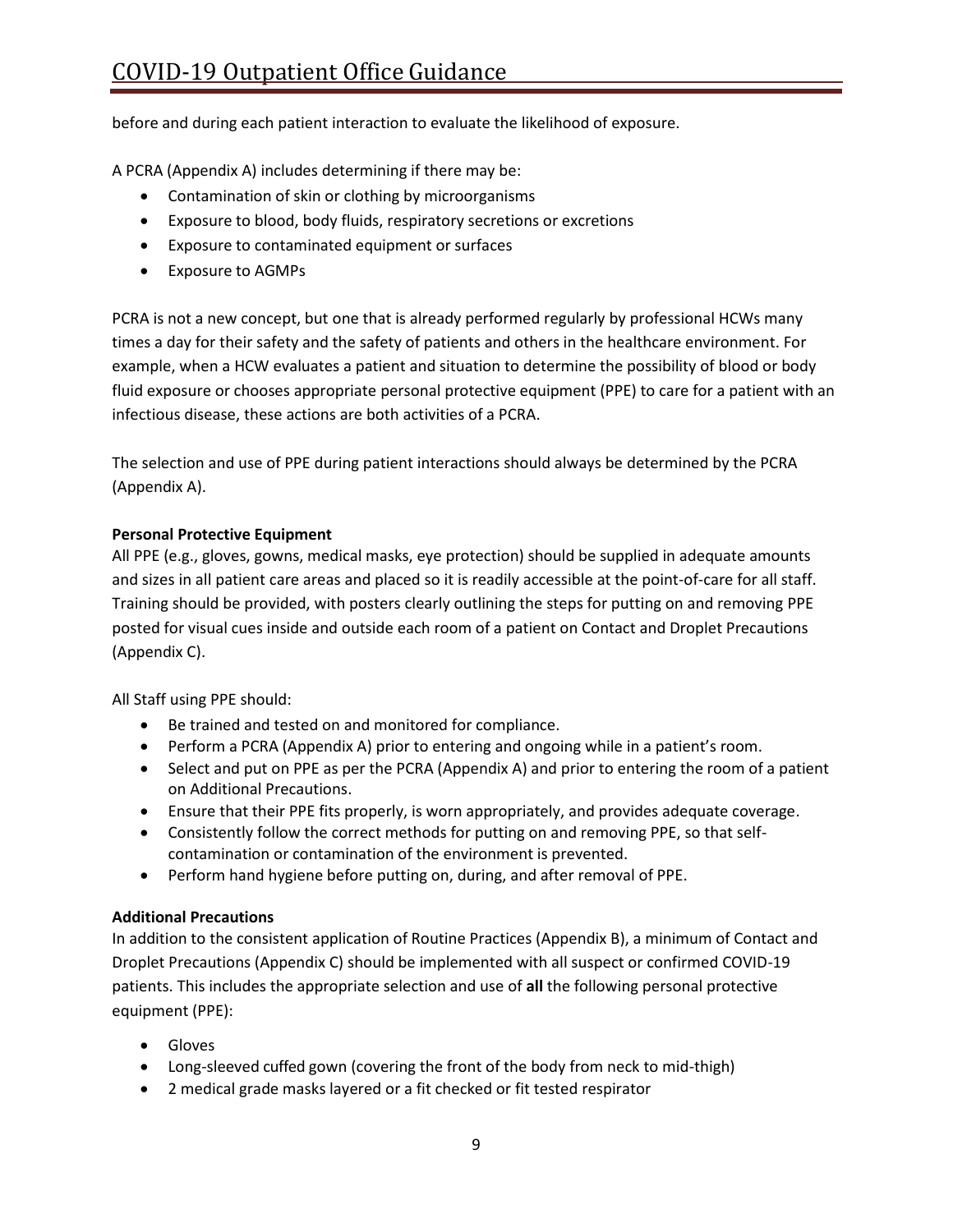- Eye protection (full face shield that covers the front and sides of the face or well-fitting goggles)
- Hand hygiene should be performed whenever indicated, paying particular attention to before donning PPE, during and after removal of PPE, and after leaving the patient careenvironment.

After seeing a patient on Contact and Droplet Precautions:

- Gloves, gowns, eye protection and masks should be discarded into the nearest no-touch waste receptacle.
- Hand hygiene must be performed during and after PPE removal and between patient encounters.
- The area where PPE is put on should be separated as much as possible from the area where it is removed and discarded.

## <span id="page-13-0"></span>**Environmental cleaning and disinfection**

Cleaning and disinfection of high-touch surfaces is important for controlling the spread of microorganisms.

- Environmental disinfectants should be classified as hospital disinfectants, registered in Canada with a Drug Identification Number (DIN), and labelled effective for both enveloped and nonenveloped viruses.
- Manufacturer's instructions for use and required contact times should be followed to ensure adequate disinfection.
- All patient exam room surfaces that are considered high touch (e.g. examination table/bed, bedrails, chair arms, charting desks or tables, touch screens, keyboards, hand washing sink handles) surfaces should be cleaned and disinfected between each patient.
- Single use barriers or covers (e.g., paper table covers) used on surfaces that are more likely to become contaminated should be discarded after each patient, and underlying surfaces cleaned and disinfected.
- Cleaning and disinfecting of low touch surfaces (e.g., shelves, chairs or benches, windowsills, message or white boards, outside of sharps containers) should also be performed on a regular basis and when soiled.
- Floors and walls should be kept visibly clean and free of spills, dust and debris.
- Patient exam rooms and all central areas should be kept free of clutter to facilitate cleaning.
- Remove all toys, magazines and books from the waiting room.
- Increase cleaning and disinfection of the waiting area and high traffic areas.
- All surfaces or items outside of the patient room that are touched by or in contact with staff (e.g., computer carts, medication carts, charting desks or tables, computer screens, telephones, touch screens, chair arms) should be cleaned and disinfected at least daily and when soiled. Staff should ensure that their hands are clean before touching the above-mentioned equipment.
- In areas with patients who are considered exposed to, or suspected or confirmed to have COVID-19, or shared staff or patient common spaces, more frequent cleaning and disinfection is required.

## <span id="page-13-1"></span>**Handling Patient Care Equipment**

- Single use disposable equipment and supplies should be used whenever possible and discarded into a no-touch waste receptacle immediately after use.
- All reusable equipment should, whenever possible, be dedicated for use by one patient. If reuse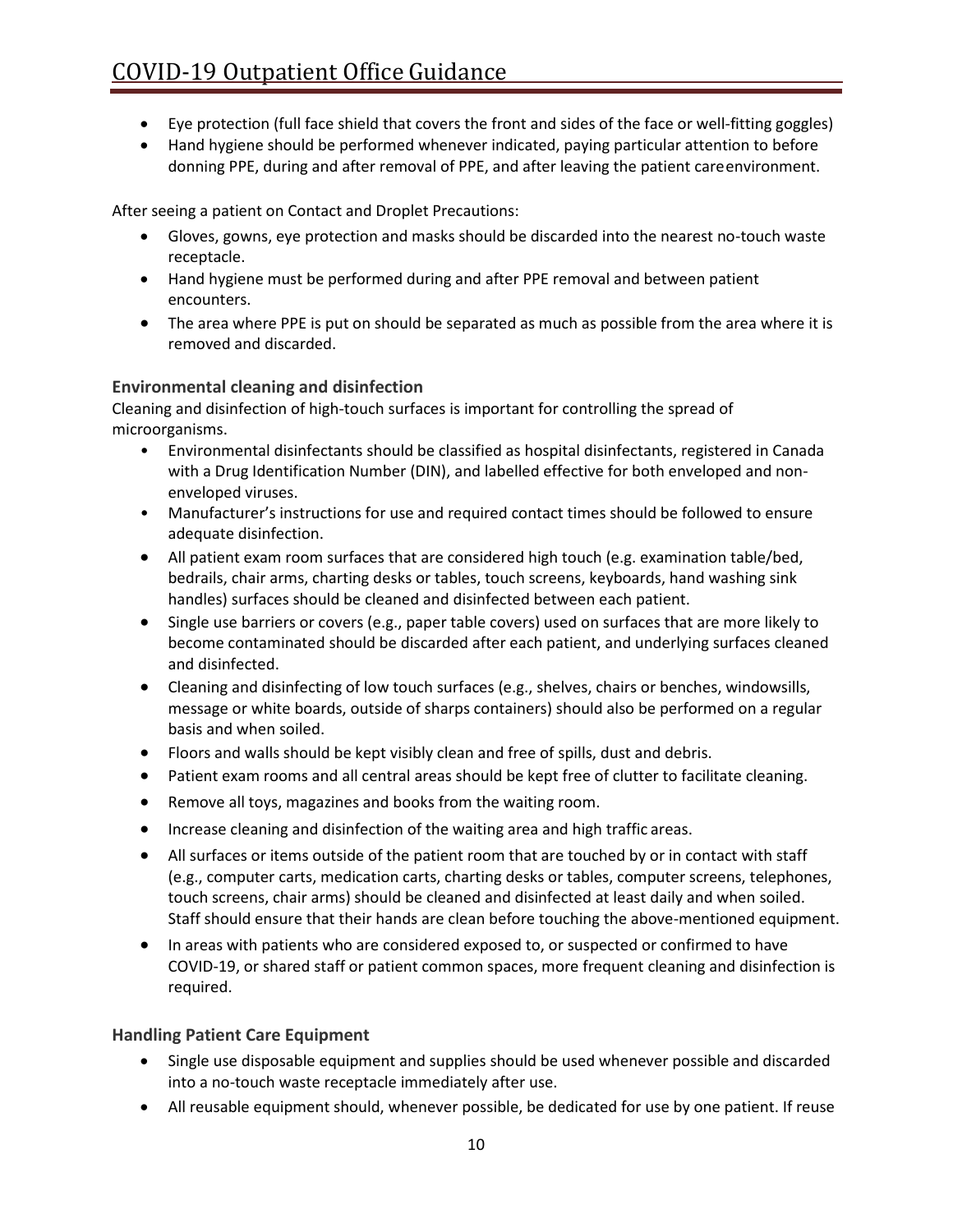with other patients is necessary, equipment (e.g. blood pressure cuff, stethoscope) should first be cleaned and then disinfected with a hospital grade disinfectant according to the manufacturers recommended contact time.

• Items that have been cleaned and disinfected should be clearly identified and stored separately from non-clean and non-disinfected items.

## <span id="page-14-0"></span>**Early Recognition and Source Control**

Outpatient and ambulatory care facilities should ensure that a consistent process is in place for screening all patients. It should include on arrival assessment of patients for signs and symptoms of COVID-19, a suspected or confirmed diagnosis of COVID-19, or any recent contact with a person suspected or confirmed to have COVID-19.

Policies and procedures are in place to prevent the introduction of COVID-19 and to prevent and control the spread of infection if identified. Policies and procedures include:

- A hand hygiene program
- Environmental cleaning and disinfection policies and procedures
- Application of Additional Precautions- Contact and Droplet Precautions (Appendix C) based on a Point of Care Risk Assessment (PCRA) (Appendix A)
- Staff are provided training, time, guidance (donning and doffing procedures) and support to properly put on and remove PPE after encounters with patients
- Work exclusion for staff with exposures to, and those with suspected or confirmed, COVID-19.
- Non-punitive sick leave
- Staff is prepared to offer virtual visits to patients via telephone or web-based communication, where clinically appropriate and in-person assessment is not necessary

The term "staff" is intended to include anyone working in outpatient and ambulatory care settings, including but not limited to those providing health care.

To facilitate early recognition and source control:

Signage is posted at all points of access to instruct staff, patients and visitors to:

- Not enter if they have been instructed to self-isolate or self-quarantine until cleared by Public Health
- Practice hand hygiene
- Practice respiratory hygiene
- Put on a mask or medical grade mask upon entry

All staff, patients and visitors are actively screened for signs and symptoms of and recent exposure to COVID-19 prior to entry.

Staff will:

- Triage (Appendix D) for identification of symptoms or risk factors and appropriate placement (source control) of patients.
- Perform a PCRA (Appendix A) prior to any interaction with a patient or visitor.
- Ensure screening is active and passive (signage) (Appendix E).
- Ensure medical grade masks, tissues and ABHR be available at all entrances.
- Post signage (Appendix E) to instruct symptomatic patients to alert healthcare workers, thus prompting completion of a patient screening questionnaire.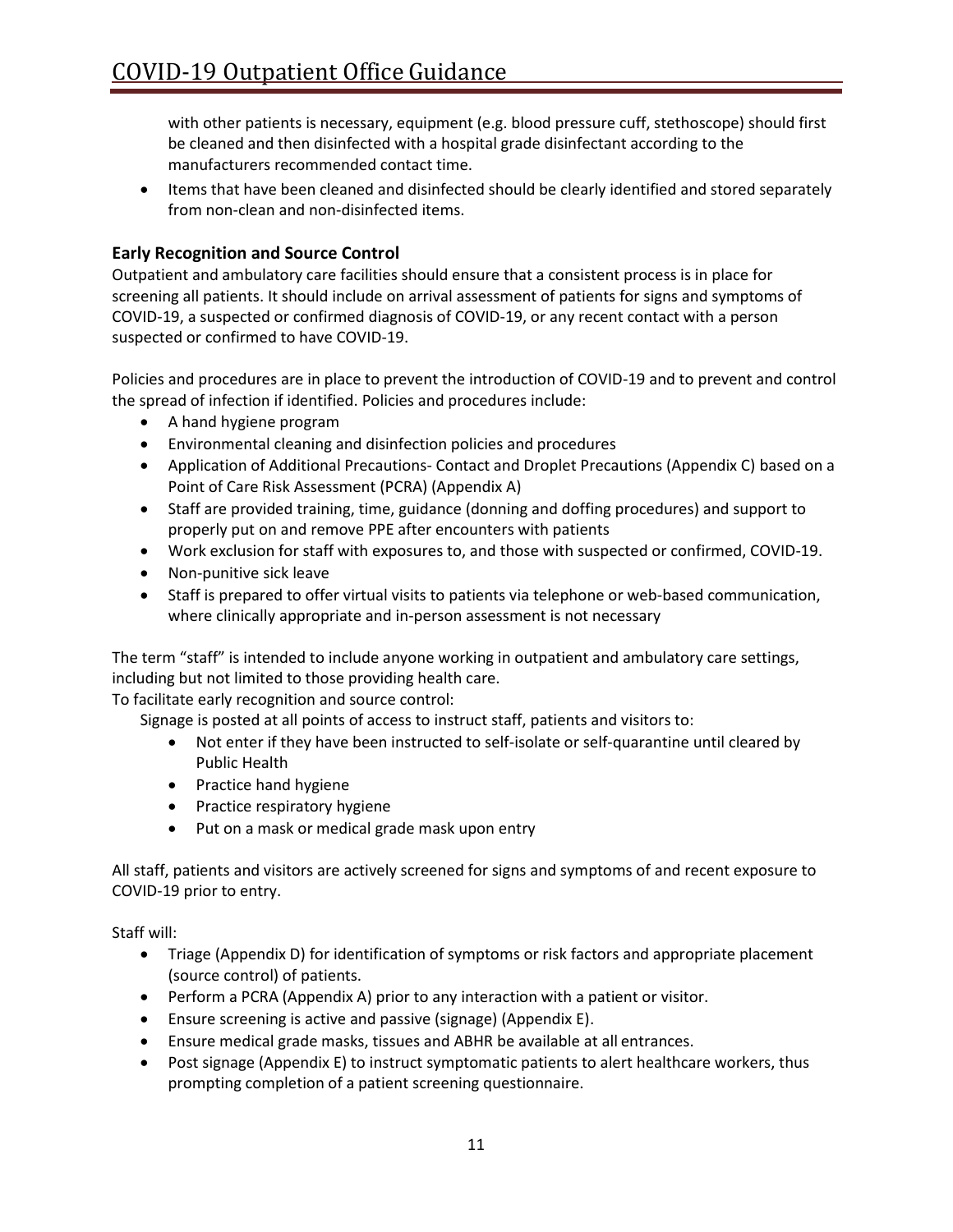If a person is triaged and has symptoms of COVID-19 or:

- Has been in close contact with a probable or confirmed case of COVID-19
- Has been in close contact with an individual with COVID-19 symptoms

**THEN** the following actions should be taken:

- If physician office visit is required, then book an appointment. Follow appropriate Infection Prevention and Control guidelines (Droplet and Contact Precautions) (Appendix C).
- Patients with signs or symptoms of, or potential exposures to, COVID-19 should be instructed to perform hand hygiene and put on a medical mask, and immediately placed under a minimum of Contact and Droplet Precautions (Appendix C) in a single room with the door closed.
- Posters illustrating the correct method for putting on and removing PPE should be displayed for visual cues, inside and outside of each room of a patient considered exposed to, or suspected or confirmed to have, COVID-19.
- All staff who enter the room, or come within 2 meters, of a patient who is considered exposed to, or suspected or confirmed to have COVID-19, wear gloves, gown, 2 medical grade masks layered or respirator, and eye protection, in addition to following Routine Practices (Appendix B).
- Signage that indicates a minimum of Contact and Droplet Precautions (Appendix C) is placed outside of exam rooms where patients are waiting and who are a potential exposure, suspect, or confirmed COVID-19 case.
- If a patient does not fall into the above categories, request the patient wear a mask and wash hands when entering the office.

## <span id="page-15-0"></span>**Linen Management**

Routine Practices should be used.

#### <span id="page-15-1"></span>**Waste Management**

Routine Practices should be used.

## <span id="page-15-2"></span>**Infection Prevention and Control Guidelines**

[Infection prevention and control for coronavirus disease \(COVID-19\): Interim](https://www.canada.ca/en/public-health/services/diseases/2019-novel-coronavirus-infection/health-professionals/interim-guidance-acute-healthcare-settings.html)  [guidance for acute](https://www.canada.ca/en/public-health/services/diseases/2019-novel-coronavirus-infection/health-professionals/interim-guidance-acute-healthcare-settings.html) [healthcare settings](https://www.canada.ca/en/public-health/services/diseases/2019-novel-coronavirus-infection/health-professionals/interim-guidance-acute-healthcare-settings.html)

[Routine Practices and Additional Precautions for Preventing the](https://www.canada.ca/en/public-health/services/publications/diseases-conditions/routine-practices-precautions-healthcare-associated-infections.html) 

[Transmission of Infection in](https://www.canada.ca/en/public-health/services/publications/diseases-conditions/routine-practices-precautions-healthcare-associated-infections.html) [Healthcare Settings](https://www.canada.ca/en/public-health/services/infectious-diseases/nosocomial-occupational-infections/routine-practices-additional-precautions-preventing-transmission-infection-healthcare-settings.html)

[Hand Hygiene Practices in Healthcare Settings](https://publications.gc.ca/collections/collection_2012/aspc-phac/HP40-74-2012-eng.pdf)

[Infection prevention and control for COVID-19: Interim guidance for](https://www.canada.ca/en/public-health/services/diseases/2019-novel-coronavirus-infection/guidance-documents/interim-guidance-outpatient-ambulatory-care-settings.html#a1) 

[outpatient and ambulatory care settings](https://www.canada.ca/en/public-health/services/diseases/2019-novel-coronavirus-infection/guidance-documents/interim-guidance-outpatient-ambulatory-care-settings.html#a1)

[Reopening your Practice during COVID-19](https://www.cma.ca/re-opening-your-practice-during-covid-19) (CMA)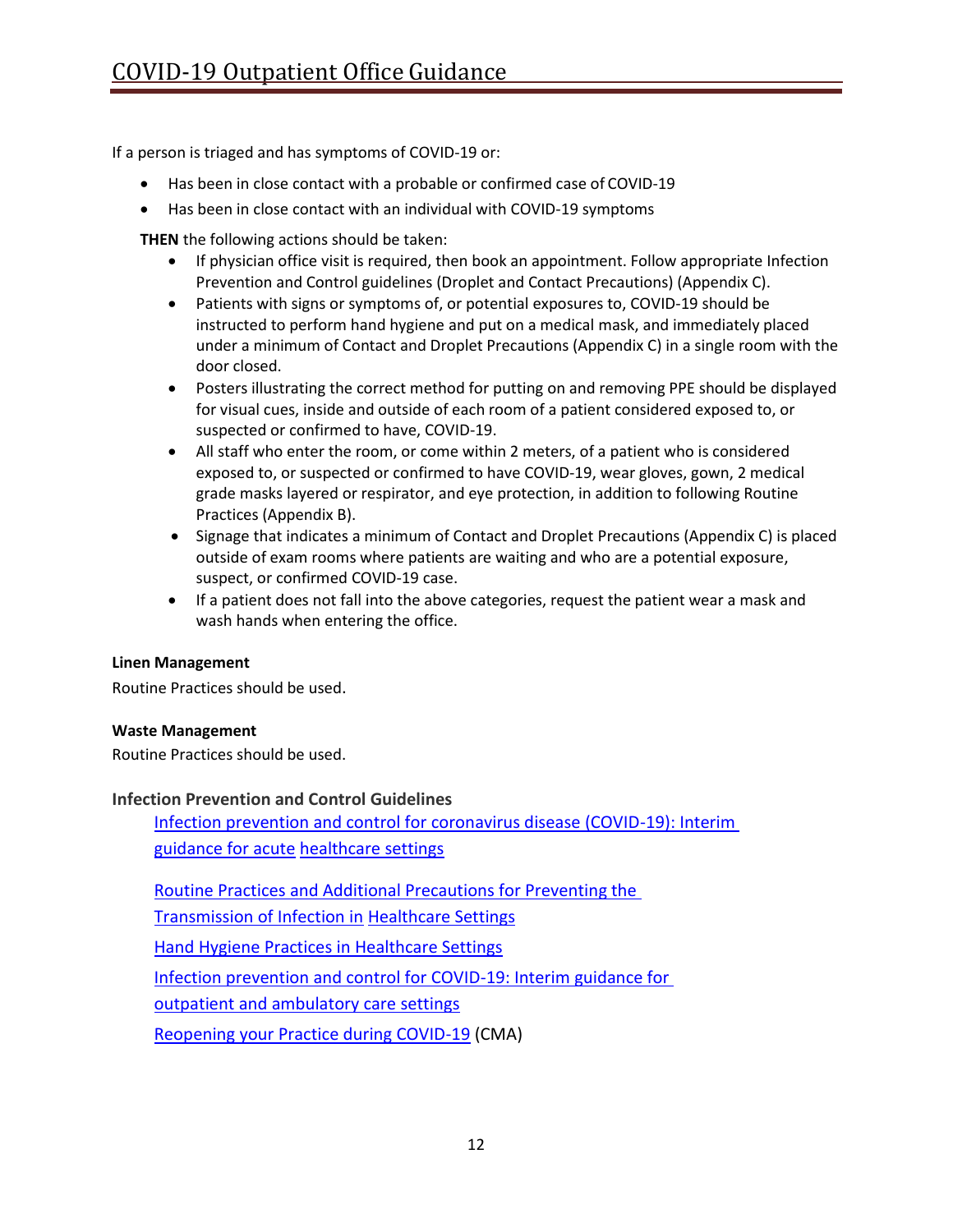## <span id="page-16-0"></span>**References**

Ontario Agency for Health Protection and Promotion, Provincial Infectious Diseases Advisory Committee. Routine Practices and Additional Precautions in All Health Care Settings. 3rdedition. Toronto, ON: Queen's Printer for Ontario; November2012.

**Ontario Ministry of Health.** Novel Coronavirus (COVID-19) Guidance for Primary Care Providers in a Community Setting. [Online] Ontario Ministry of Health. [Cited: March 22, 2020] [http://www.health.gov.on.ca/en/pro/programs/publichealth/coronavirus/docs/2019\\_primary\\_care\\_guidanc](http://www.health.gov.on.ca/en/pro/programs/publichealth/coronavirus/docs/2019_primary_care_guidance.pdf) [e.pdf](http://www.health.gov.on.ca/en/pro/programs/publichealth/coronavirus/docs/2019_primary_care_guidance.pdf)

**PEI Department of Health and Wellness**. Prince Edward Island Guidelines for the Management and Control of COVID-19. [Online] PEI Department of Health and Wellness. [Cited: March 30, 2022]] https://www.princeedwardisland.ca/sites/default/files/publications/control\_and\_management\_of\_covid-19.pdf

Public Health Agency of Canada. (2021) Infection prevention and control for COVID-19: Interim Guidance for Outpatient and Ambulatory Care Settings. [Online] Public Health Agency of Canada. [Cited June 27<sup>th</sup>, 2021] [https://www.canada.ca/en/public-health/services/diseases/2019-novel-coronavirus-infection/guidance](https://www.canada.ca/en/public-health/services/diseases/2019-novel-coronavirus-infection/guidance-documents/interim-guidance-outpatient-ambulatory-care-settings.html)[documents/interim-guidance-outpatient-ambulatory-care-settings.html](https://www.canada.ca/en/public-health/services/diseases/2019-novel-coronavirus-infection/guidance-documents/interim-guidance-outpatient-ambulatory-care-settings.html)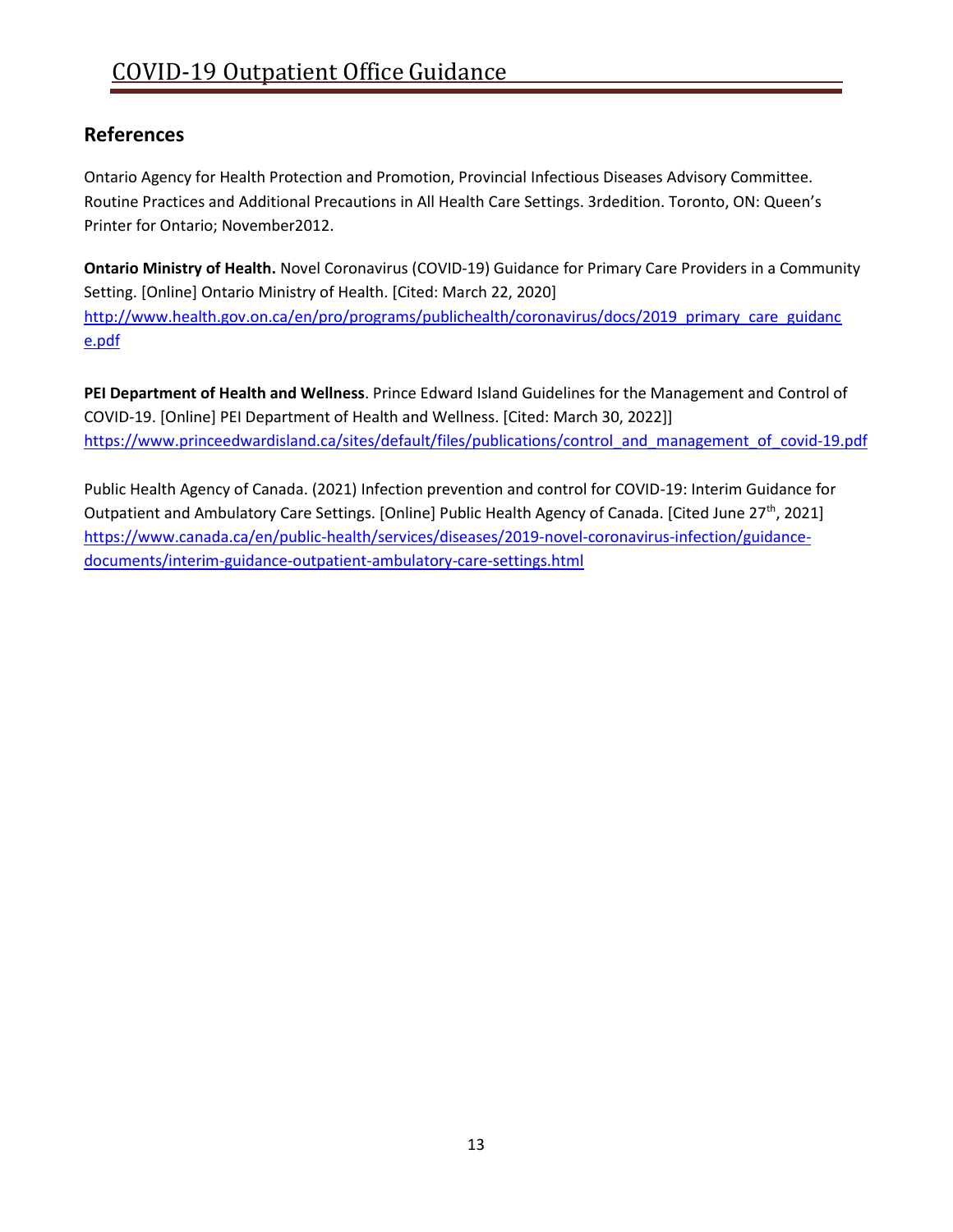## <span id="page-17-0"></span>**Appendix A: Point of Care Risk Assessment**

Prior to any patient interaction, all health care workers (HCWs) have a responsibility to always assess the infectious risk posed to themselves and to other patients, visitors, and HCWs. This risk assessment is based on professional judgement about the clinical situation and up-to-date information on how the specific healthcare organization has designed and implemented engineering and administrative controls, along with the availability and use of Personal Protective Equipment (PPE).

Point of Care Risk Assessment (PCRA) is an activity performed by the HCW before every patient interaction, to:

- 1. Evaluate the likelihood of exposure,
	- a. From a **specific interaction** (e.g., performing/ assisting with clinical procedures/ interaction), nonclinical interaction (i.e., admitting, teaching patient/ family), transporting patients, direct face-toface interaction with patients, etc.)
	- b. with a **specific patient** (e.g., residents not capable of self-care/ hand hygiene, have poor-compliance with respiratory hygiene, copious respiratory secretions, frequent cough/ sneeze, early stage of illness, etc.)
	- c. **specific environment** (e.g., single rooms, shared rooms/ washrooms, hallway, assessment areas, emergency departments, public areas, therapeutic departments, diagnostic imaging departments, housekeeping, etc.)

## **AND**

2. Choose the appropriate actions/ PPE needed to minimize the risk of patient, HCW/other staff, visitor, contractor, etc. exposure to COVID-19

PCRA is not a new concept, but one that is already performed regularly by professional HCWs many times a day for their safety and the safety of patients and others in the healthcare environment. For example, when a HCW evaluates a patient and situation to determine the possibility of blood or body fluid exposure or chooses appropriate PPE to care for a patient with an infectious disease, these actions are both activities of a PCRA.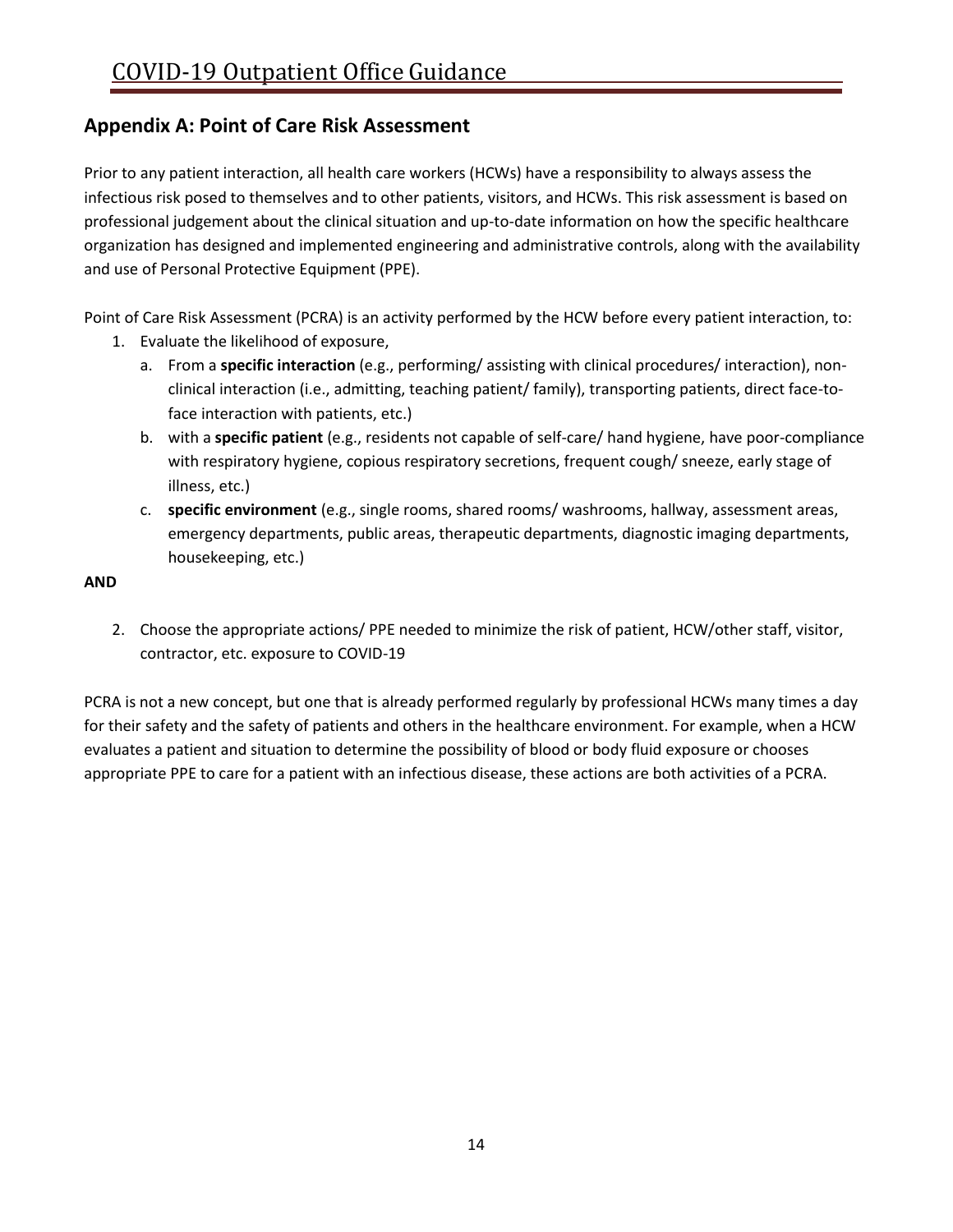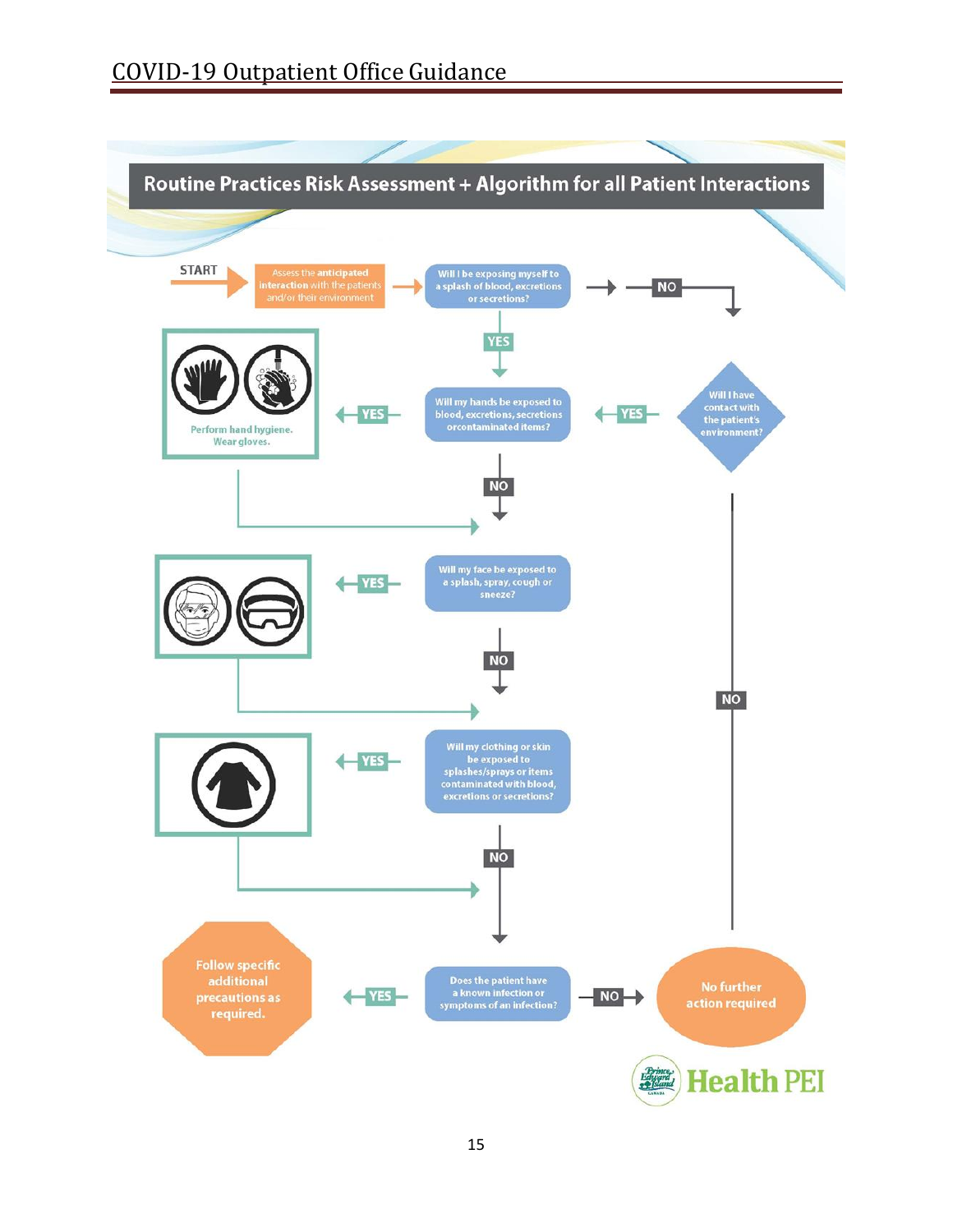## <span id="page-19-0"></span>**Appendix B: Routine Practices**

Routine Practices are based on the premise that all clients/patients/residents are potentially infectious, even when asymptomatic, and that the same safe standards of practice should be used routinely with all clients/patients/residents to prevent exposure to blood, body fluids, secretions, excretions, mucous membranes, non-intact skin or soiled items and to prevent the spread of microorganisms **Routine Practices**reduce the risk of exposure to blood, body fluids andbrokenskin and when used correctly will protect you and others from germs and diseases that can spread from person to person.

## **Point of Care Risk Assessment**

Health care providers must assess the risk of exposure to blood, body fluids and non-intact skin and identify strategies that will decrease exposure risk and prevent the transmission of microorganisms. Choose the most appropriate routine practice for the situation.

## **HandHygiene**

Clean hands stop the spread of germs and prevent infection.Use alcohol based hand rub (ABHR) when

hands are not visibly dirty. ABHR should be rubbed between all surfaces of your hands for 15 seconds.

Perform hand hygiene according to the four moments:

- Before contact with the patient or their environment
- Before performing an aseptic procedure
- After a body fluid exposure risk
- After contact with the patient or their environment

#### **Personal Protective Equipment (PPE)**

PPE includes medical grade gloves, gowns, masks and protective eye wear.

#### **Control of the Environment**

Controlling the environment includes measures that are built into the infrastructure of the health care setting that have been shown to reduce the risk of infection to staff and clients/patients/residents. This includes administrative controls, such as appropriate accommodation and placement of patient care equipment that is in good repair and effective cleaning practices for equipment and the environment. Engineering controls, such as dedicated hand washing sinks, point-of-care ABHR and sharps containers, and sufficient air changes per hour appropriate to the care setting, are the preferred controls as they do not depend on individual health care provider compliance

#### **Environmental Cleaning**

Germs are spread from unclean surfaces to hands of health careproviders, clients, patients, residents and family. Any surface can be contaminated, even when there is no visible soiling. It is extremely important to clean surfaces that have been contaminated. Remember to clean patients/residents/clients care equipmentbetween uses.

Always clean up spills of blood or body fluids as soon as possible. If surface is visibly soiled, clean before disinfecting.

#### **Safe SharpsHandling**

Sharp objects like needles and razors must be disposed of at point of use in a puncture resistant container.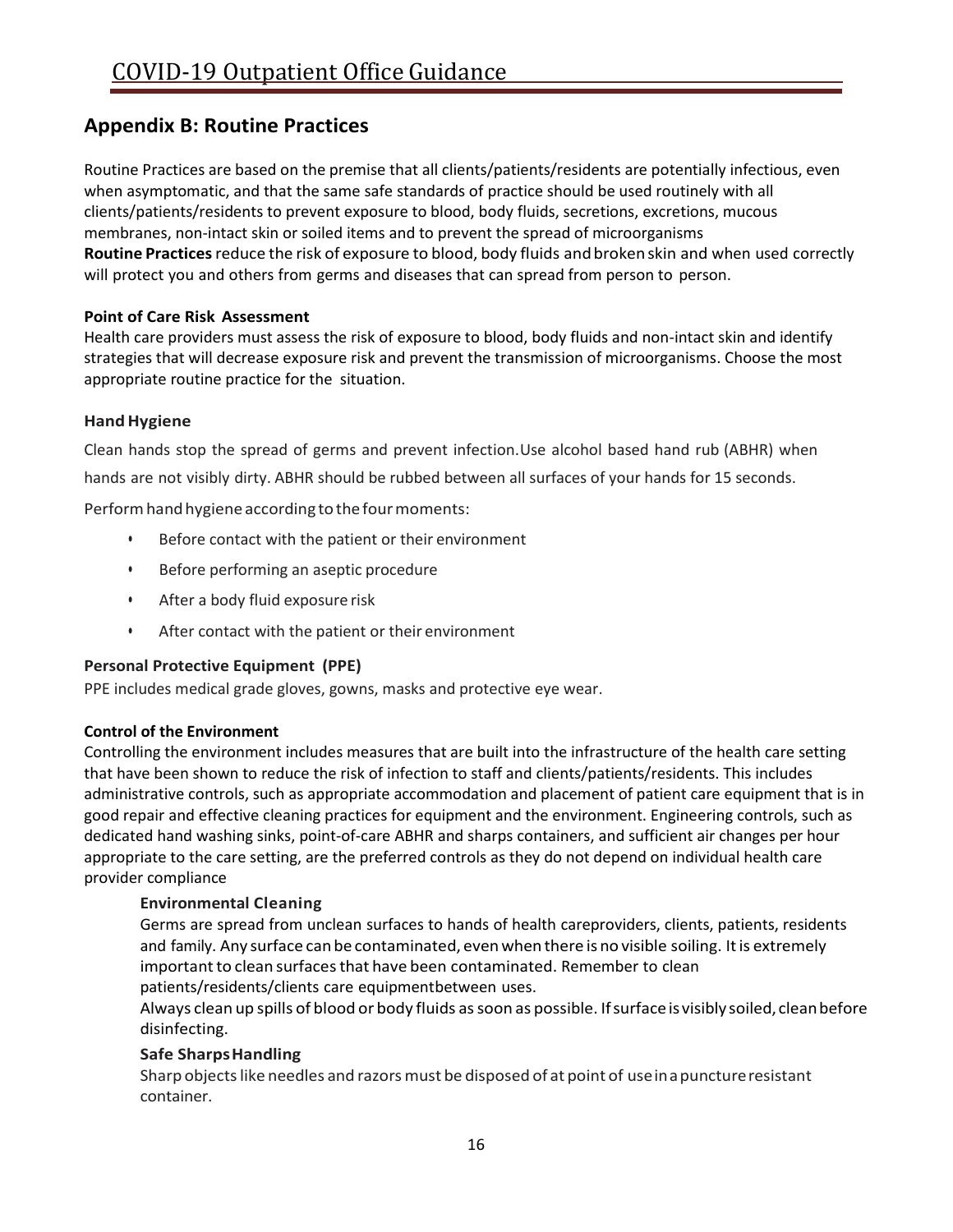Never try to recap used needles or pick up sharps with your barehands.

## **Administrative Controls**

Administrative controls are measures that the health care setting puts into place to protect staff and clients/patients/residents from infection.

## **Staff Education and Training**

Infection Prevention and Control (IPAC) education should be provided to all staff, especially those providing direct client/patient/resident care, at the initiation of employment as part of their orientation and as ongoing continuing education on a scheduled basis. IPAC education must span the entire health care setting and be directed to all who work in that setting.

#### **Respiratory Etiquette**

Health care settings should reinforce with staff, clients/patients/residents and visitors the personal practices that help prevent the spread of microorganisms that cause respiratory infections. These personal practices include:

- not visiting in a health care facility when ill with an acute respiratory infection,
- avoidance measures that minimize contact with droplets when coughing or sneezing, such as:
	- turning the head away from others
	- maintaining a two-metre separation from others
	- covering the nose and mouth with tissue
	- immediate disposal of tissues into waste after use and immediate hand hygiene after disposal of tissues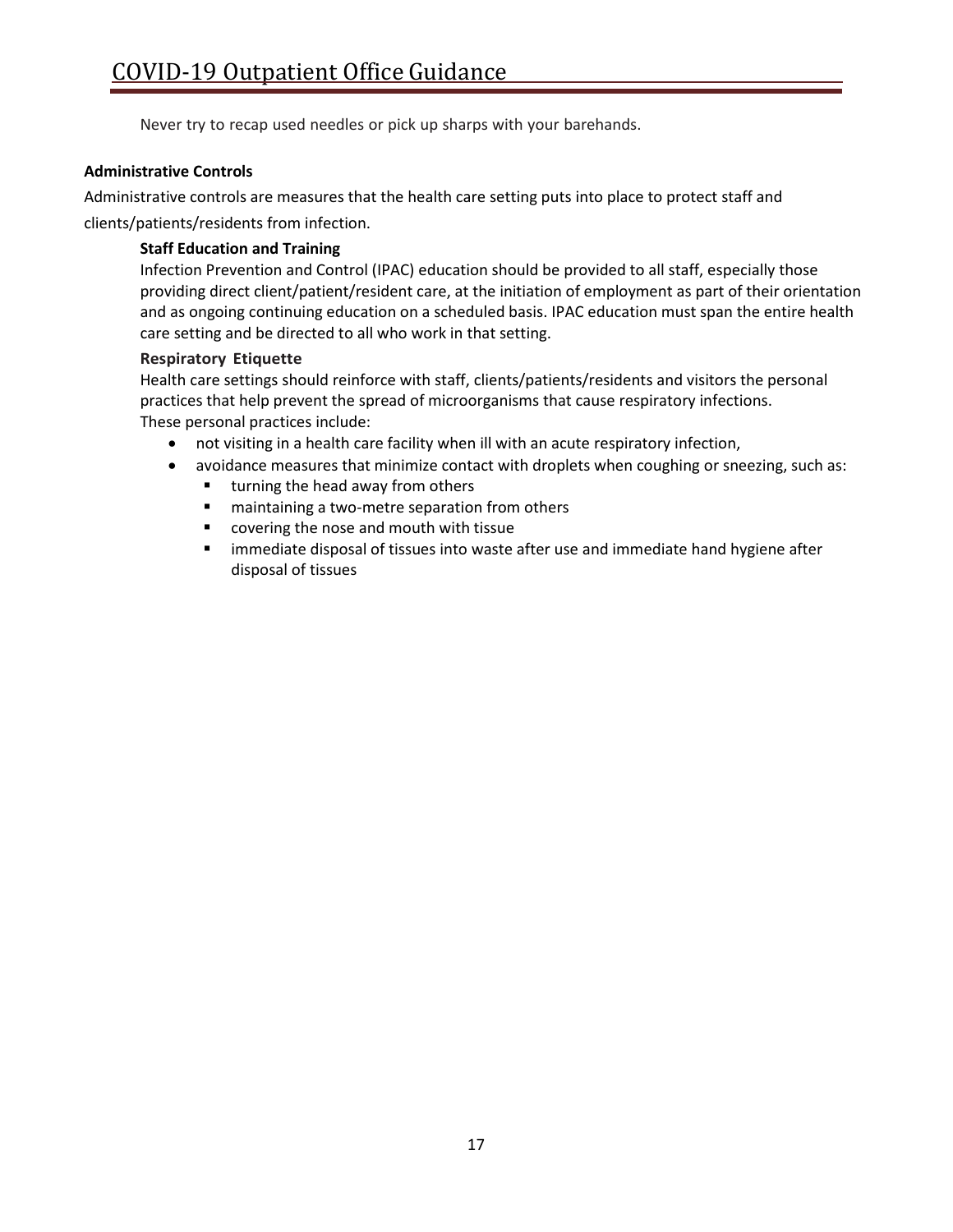## <span id="page-21-0"></span>**Appendix C: Contact and Droplet Additional Precautions**

## **Contact and Droplet Precautions**

Suspected or Confirmed patient with Respiratory Illness (Influenza-like Illness, Influenza, COVID-19) follow Contact/ Droplet Precautions. This includes the appropriate selection and use all of the following personal protective equipment (PPE).

- Gloves
- Long-sleeved gown
- Facial protection, such as 2 surgical/procedure masks layered or a fit checked or fit tested respirator and eye protection/face shield.

All PPE should be removed before leaving the patient's room and discarded into a no-touch receptacle.

## **Donning PPE Order**

- 1. Perform hand hygiene
- 2. Don gown
- 3. Apply mask
- 4. Apply face shield or goggles
- 5. Put on gloves

## **Doffing PPE Order**

- 1. Remove gown and gloves (can be removed together)
- 2. Perform hand hygiene
- 3. Remove face shield or goggles (do not touch the front)
- 4. If appropriate remove mask touching only the strings or ear loops.
- 5. Perform hand hygiene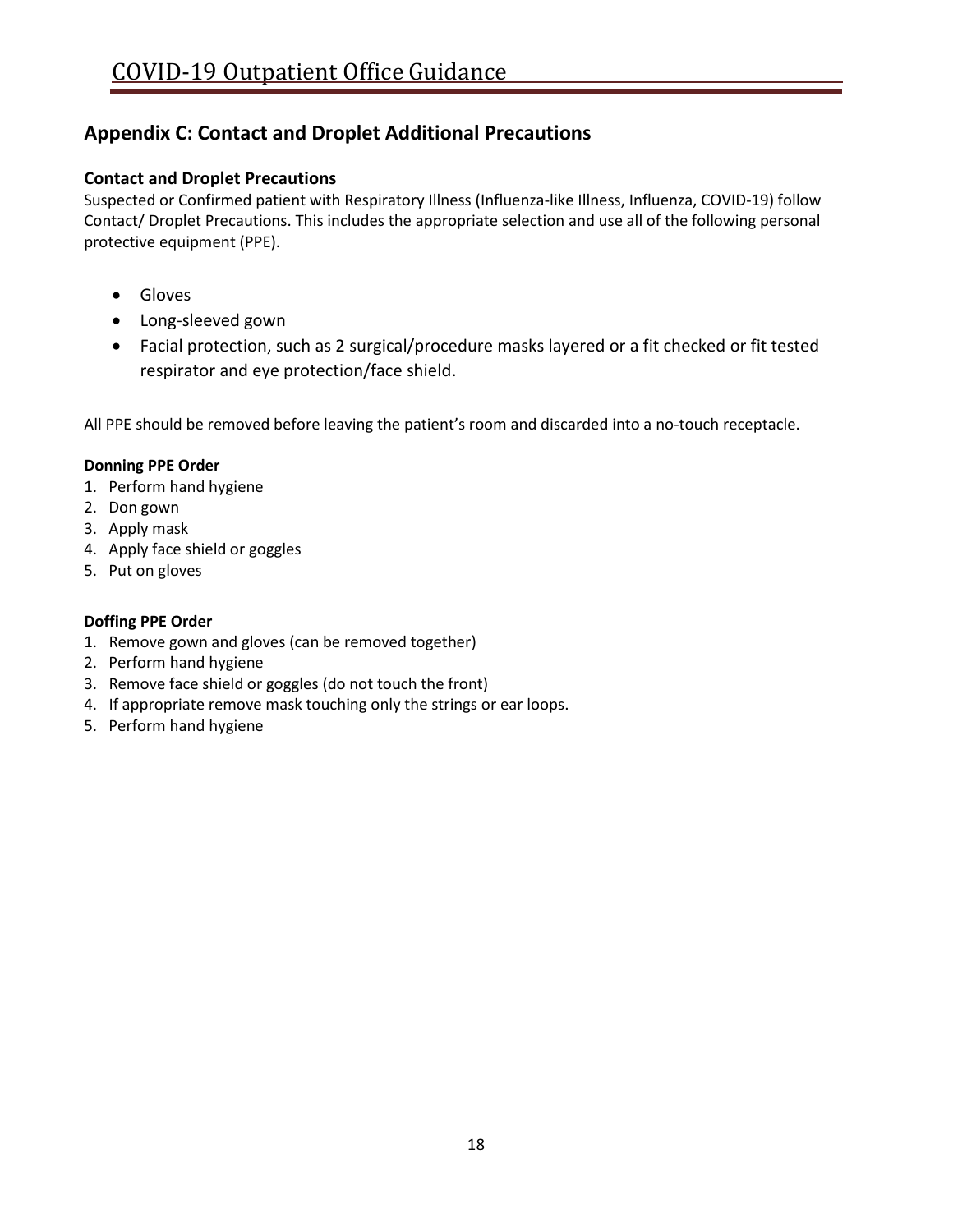## <span id="page-22-0"></span>**Appendix D: Triage and Source Control**

Primary Care providers are an important role in the identification, referral and response to suspected or confirmed COVID-19 patients.

**Sample Screening:** Completed by signage at entrance and at arrival by staff.

Is the patient experiencing:

- 1. Fever: Single temperature equal to or  $> 38^{\circ}$ C or feeling feverish
- 2. Any new or worsening respiratory symptoms (cough, shortness of breath or difficulty breathing, runny nose or sneezing, nasal congestion, sore throat or difficulty swallowing) OR
- 3. Any new onset non-respiratory symptoms including chills, muscle or body aches, fatigue or weakness, gastrointestinal symptoms (abdominal pain, diarrhea, vomiting), headache, new loss of taste or smell or other unexplained symptoms or change in clinical status

**And/Or any** of the following:

**OR** Close contact with a confirmed or probable case of COVID-19

**OR** Close contact with a symptomatic individual

If symptoms or risk factors and they require physician care then book an appointment. Follow appropriate Infection Prevention and Control guidelines **(Routine Practices with the addition of Droplet and Contact Precautions**).

If symptoms are severe then refer to the nearest Emergency room. Let the receiving hospital know of the patient referral and risk factors.

**Symptomatic Patient or Risk Factors for COVID** who requires a Primary Care Physician Assessment

On arrival to office: Have patient don a **medical grade mask** Have patient complete hand hygiene Immediate placement in an exam room with the door closed.

Healthcare worker will follow **Routine Practices with the addition of Droplet and Contact precautions**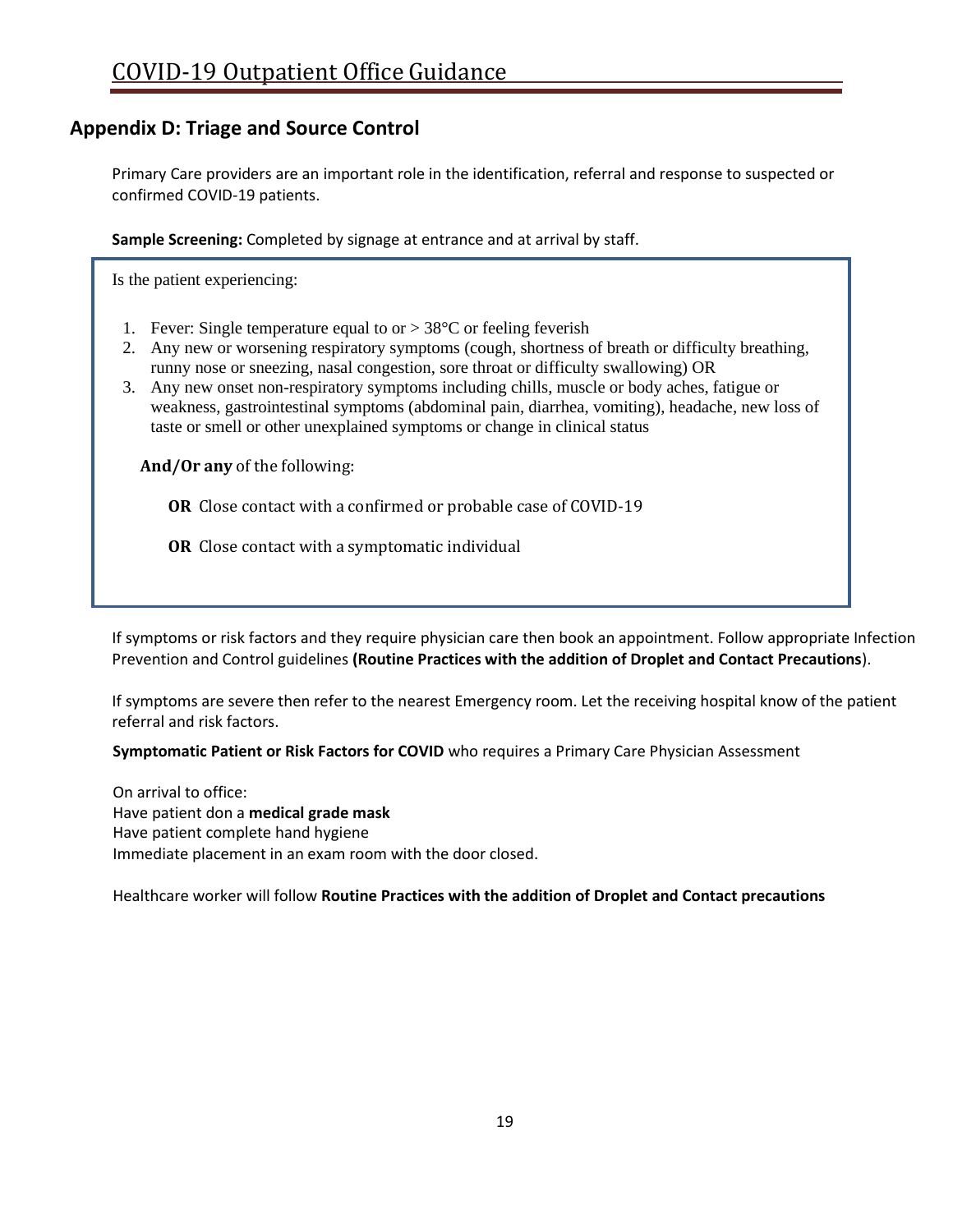## <span id="page-23-0"></span>**Appendix E: Signage**



## **Please tell the receptionist or Nurse if you are:**

Experiencing cough, shortness of breath, fever/chills, sore throat, congestion, sneezing, loss of sense of smell or taste, diarrhea, unusual fatigue, headache and/or muscle aches.

OR

Have been in contact with an individual diagnosed with COVID-19 or an individual symptomatic of COVID-19.

# **Please wash your hands as you enter our office with the provided Alcohol Based Hand Rub. If you have symptoms or risk factors of COVID-19 please put on a medical grade mask.**